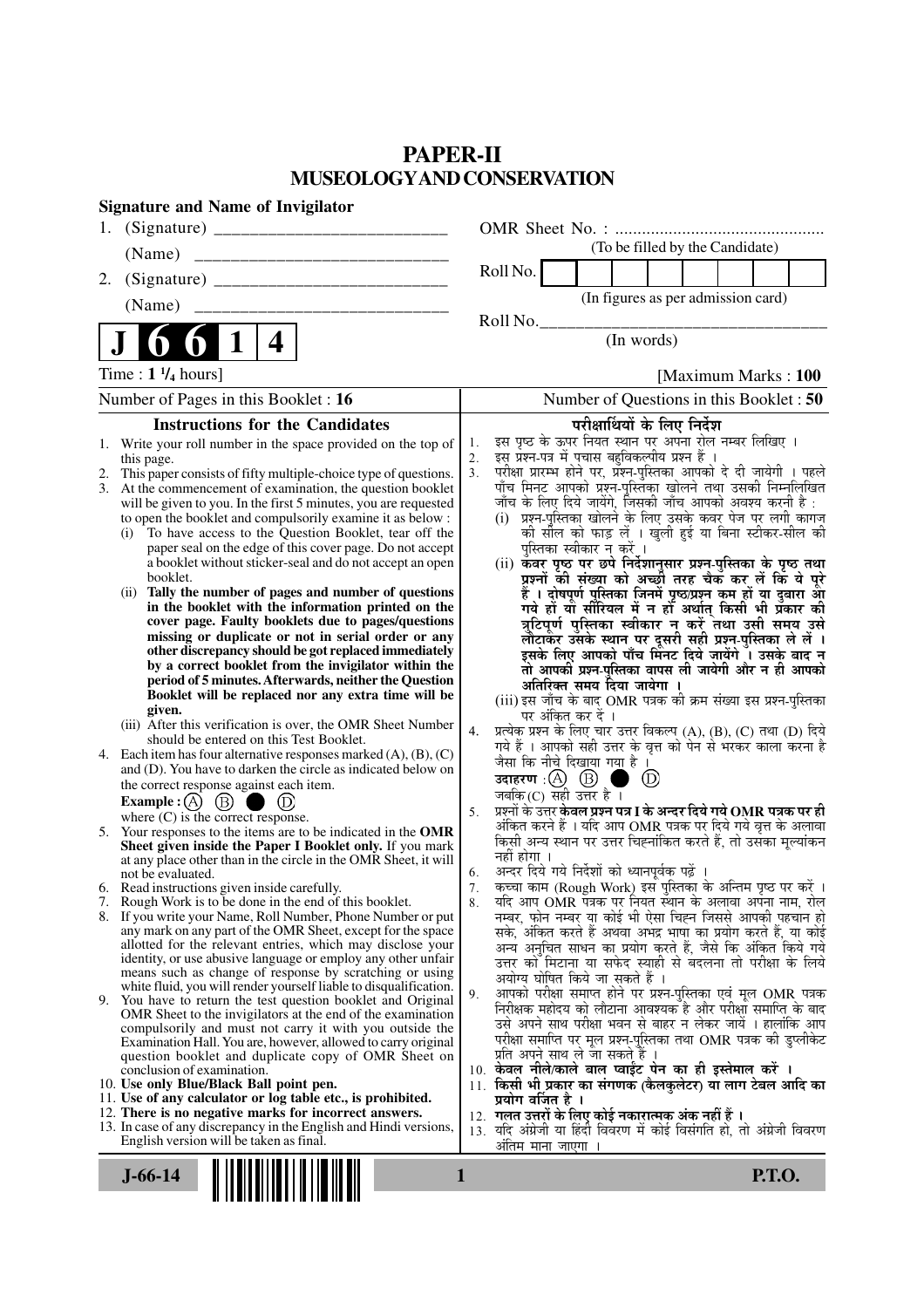#### **MUSEOLOGY AND CONSERVATION PAPER – II**

- **NOTE :** This paper contains **fifty (50)** objective type questions of **two (2)** marks each. **All** questions are compulsory.
- **1.** The book 'Museums : In search of a Usable future' was written by
	- (A) Germain Bazin
	- (B) John Cotton Dana
	- (C) George Brown Goode
	- (D) Alma S. Wittlin
- **2.** Museum Conservation Institute (MCI) is in
	- (A) California (B) Washington D.C.
	- (C) London (D) Paris
- **3.** Which of the following is an autonomous body of Ministry of Culture, Government of India ?
	- (A) Victoria Memorial Hall, Kolkata.
	- (B) National Gallery of Modern Art, New Delhi.
	- (C) National Library, Kolkata.
	- (D) National Archives, New Delhi.
- **4.** Bal Sangrahalaya, Lucknow is run by
	- (A) University Museum
	- (B) Private Museum
	- (C) Central Government
	- (D) State Government
- **5.** Uffizi Gallery is in
	- (A) Italy (B) Spain
	- (C) Germany (D) Sweden
- **6.** Nalanda Museum was established in
	- (A) 1920 (B) 1921
	- (C) 1931 (D) 1941
- **7.** 'Vieled Rebecca' is housed in
	- (A) Patna Museum, Patna
	- (B) Indian Museum, Kolkata
	- (C) National Museum, New Delhi
	- (D) Salarjung Museum, Hyderabad
- **8.** CIDOC in ICOM-CIDOC stands for
	- (A) Committee for Disaster Management of Collections.
	- (B) Committee for Documentation.
	- (C) Committee for Display of Collections.
	- (D) Committee for Disposal of Collections.
- **9.** The journal 'studies in conservation' is published by
	- (A) International Institute for conservation of Historic and Artistic works.
	- (B) Getty Conservation Institute.
	- (C) Indian Association for the study of Conservation of cultural Property in India.
	- (D) UNESCO
- **10.** Museum of Reserve Bank of India, Mumbai contains
	- (A) Archieval Materials
	- (B) Promissory Notes
	- (C) Punch Mark Coin
	- (D) Notes
- **11.** Who is consider as the founder of Museology in India ?
	- (A) D.P. Ghosh
	- (B) Grace Morley
	- (C) Motichandra
	- (D) V.L. Devkar
- **12.** Ichthyology is the branch of zoology dented to the study of
	- $(A)$  Fish  $(B)$  Eggs (C) Nests (D) Reptiles

**Paper-II 2 J-66-14**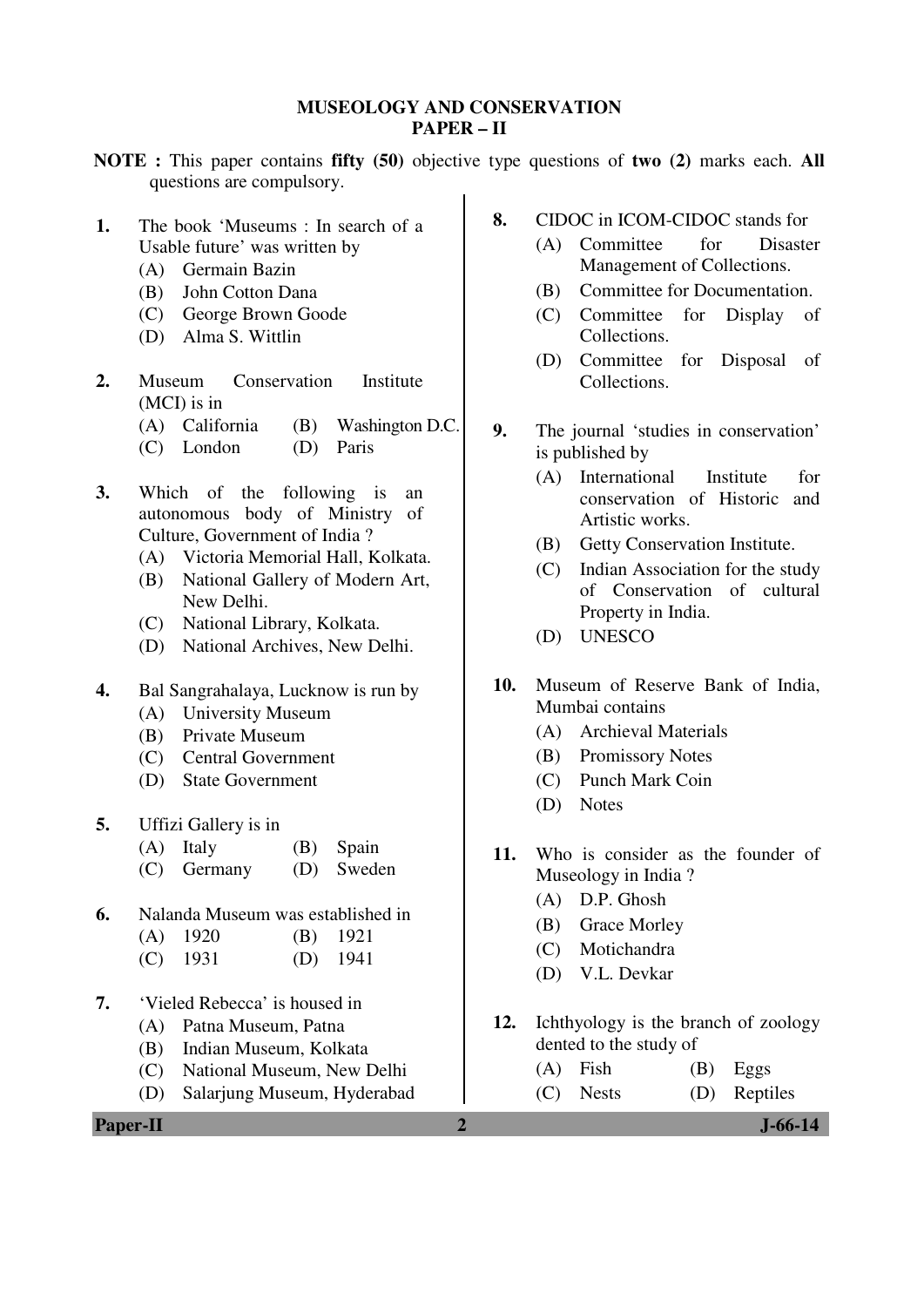## संग्रहालय विज्ञान एवं संरक्षण

### प्रश्नपत्र – II

**निर्देश :** इस प्रश्नपत्र में **पचास (50)** बह-विकल्पीय प्रश्न हैं । प्रत्येक प्रश्न के **दो (2)** अंक हैं । सभी प्रश्न अनिवार्य हैं ।

- 1. पुस्तक 'म्युजियमस : इन सर्च ऑफ ए युजेबल फ्युचर' का लेखक है :
	- $(A)$  जर्मेन बाज़िन
	- $(B)$  जॉहन कॉटन डाना
	- $(C)$  जार्ज ब्राउन गडे
	- (D) अल्मा एस. विइलिन
- 2. म्यूजियम कंजरवेशन इंस्टिट्यूट (एम.सी.आई.) स्थित है
	- $(A)$  केलिफोर्निया में
	- $(B)$  वाशिंगटन डी.सी. में
	- (C) लन्दन में
	- (D) पेरिस में
- 3. निम्नलिखित में से भारत सरकार के सांस्कृतिक मंत्रालय में कौन सा निकाय स्वायत है ?
	- $(A)$  विक्टोरिया मैमोरियल हाल. कलकत्ता
	- (B) राष्ट्रीय आधुनिककला विधिका, नई दिल्ली
	- (C) राष्ट्रीय पुस्तकालय, कलकत्ता
	- (D) राष्ट्रीय पुरालेख, नई दिल्ली
- 4. बाल संग्रहालय. लखनऊ किस द्वारा चलाया जा रहा है ?
	- $(A)$  विद्यालय संग्रहालय  $(B)$  निजी संग्रहालय
	- (C) केंद्रीय सरकार (D) राज्य सरकार
- **5.** युफ्फीज़ी गैलरी स्थित है
	- (A) इटली (B) स्पेन (C) जर्मनी (D) स्वीडन
- **6.** नालन्दा संग्रहालय किस वर्ष स्थापित हुआ ?

| $(A)$ 1920 | $(B)$ 1921 |
|------------|------------|

- (C) 1931 (D) 1941
- **7.** 'वेल्ड (पर्देवाली) रेबेका' कहाँ है ?
	- $(A)$  पटना संग्रहालय, पटना
	- (B) भारतीय संग्रहालय, कलकत्ता
	- (C) राष्ट्रीय संग्रहालय, नई दिल्ली
	- (D) सलारजंग संग्रहालय, हैदराबाद
- **8.** आइकाम-सीडोक (आई.सी.ओ.एम.-सी.आई.डी. ओ.सी.) में सीडोक (सी.आई.डी.ओ.सी.) से क्या अभिप्राय है ?
	- $(A)$  संग्रहों सम्बन्धी प्रकृति प्रकोप प्रबन्धन समिति
	- (B) प्रलेखन समिति
	- (C) संग्रह प्रदर्शन समिति
	- (D) संग्रह विक्रय समिति
- 9. 'स्टडीज इन कंजरवेशन' पत्रिका किस द्वारा प्रकाशित की जाती है ?
	- (A) इंटरनेशनल इंस्टिट्यूट फॉर कंज़रवेशन ऑफ हिस्टारिक एण्ड आर्टिस्टिक वर्क्स
	- (B) गेटी कंज़रवेशन इंस्टिट्यट
	- (C) इंडियन एसोसिएशन फॉर द स्टडी ऑफ कंजरवेशन ऑफ कल्चर्ल प्रॉपर्टी इन इंडिया
	- (D) यनेस्को
- 10. रिजर्व बैंक ऑफ इंडिया के संग्रहालय, मुम्बई में है
	- $(A)$  पुरालेखी सामग्री
	- $(B)$  वचन पत्र
	- $(C)$  आहत सिक्के
	- $(D)$  नोट
- 11. भारत में संग्रहालय विज्ञान का संस्थापक किसे मानते हैं ?
	- $(A)$  डी.पी. घोष  $(B)$  ग्रेस मोर्ले
	- (C) मोतीचन्द्र (D) वी.एल. देवकर
- 12. मत्स्य विज्ञान जीवविज्ञान की एक शाखा है. जो अध्ययन करता है
	- $(A)$  मछली  $(B)$  अण्डे
	- (C) घोंसले (D) रेंगने वाले कीडे

 **J-66-14 3 Paper-II**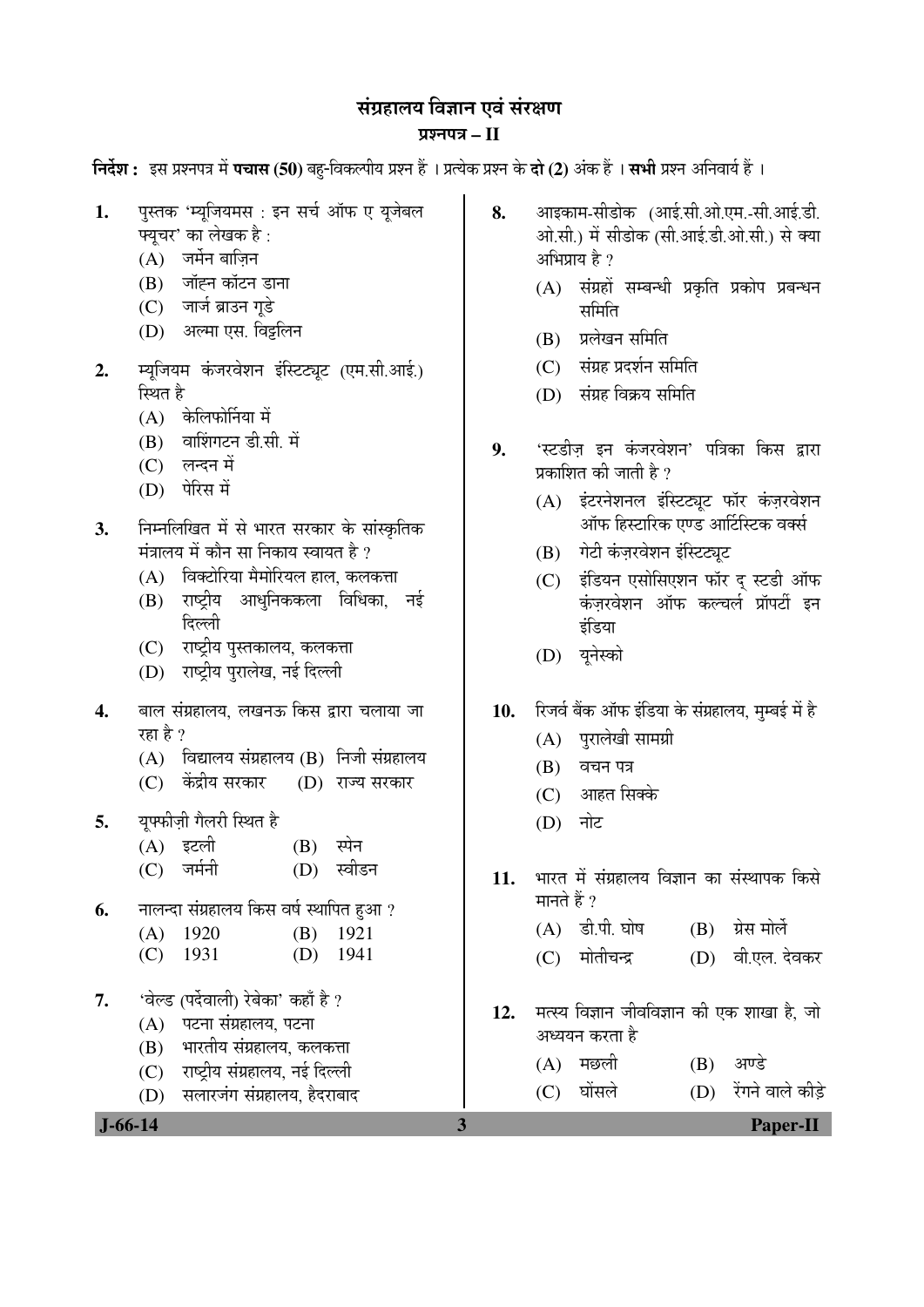- **13.** Which is the chemical used for deacidification of paper ?
	- (A) Alcohol
	- (B) Mercuric Chloride
	- (C) Potassium dichloride
	- (D) Barium hydroxide
- **14.** Which chemicals is used to remove red ink stain from manuscripts ?
	- (A) Ethyl Alcohol
	- (B) Ammonia Solution
	- (C) Methylated Spirit
	- (D) Nitric Acid
- **15.** Which chemical is used for removal of soluble chlorides, copper and its alloys from bronze objects ?
	- (A) Silver Nitrate
	- (B) Magnesium carbonate
	- (C) Sodium sesquicarbonate
	- (D) Sulphuric Acid
- **16.** Bronze is an alloy of
	- (A) Copper and Zinc
	- (B) Copper and Tin
	- (C) Copper and Nickel
	- (D) Copper and Lead
- **17.** Brass is an alloy of
	- (A) Copper and Zinc
	- (B) Copper and Tin
	- (C) Copper and Nickel
	- (D) Copper and Lead
- **18.** Which of the following rules is not application to care and handling ?
	- (A) Wear gloves
	- (B) Carry everything by hand
	- (C) No smoking
	- (D) Avoid haste
- **19.** The first part of the number 87.19.15.a means
	- (A) The object is  $87<sup>th</sup>$  acquisition
	- (B) The object was acquired in 1987
	- (C)  $87<sup>th</sup>$  group of objects
	- (D)  $87<sup>th</sup>$  part of the object
- **20.** International Museum Day ICOM is celebrated every year on
	- (A)  $19^{th}$  May (B)  $17^{th}$  June
	- (C)  $18^{th}$  May (D)  $16^{th}$  January
- **21. (A) :** Keep a separate storage location for new artifacts entering the museum
	- **(R) :** So that artifacts can be inspected for insect infestations or mould growth.

- $(A)$   $(A)$  and  $(R)$  both are right.
- (B) (A) is right, but  $(R)$  is wrong.
- (C) (A) and (R) both are wrong.
- (D) (A) is wrong, but (R) is right.
- **22. (A) :** Using spot readings is still the most common way to monitor light in museums, but now museums are turning to dosimeters to monitor the effects of light.
	- **(R) :** Because the effect of light is cumulative and it is more important to consider the total light exposure.

### **Codes :**

- $(A)$   $(A)$  and  $(R)$  both are right.
- (B) (A) is right, but  $(R)$  is wrong.
- $(C)$  (A) and  $(R)$  both are wrong.
- (D) (A) is wrong, but  $(R)$  is right.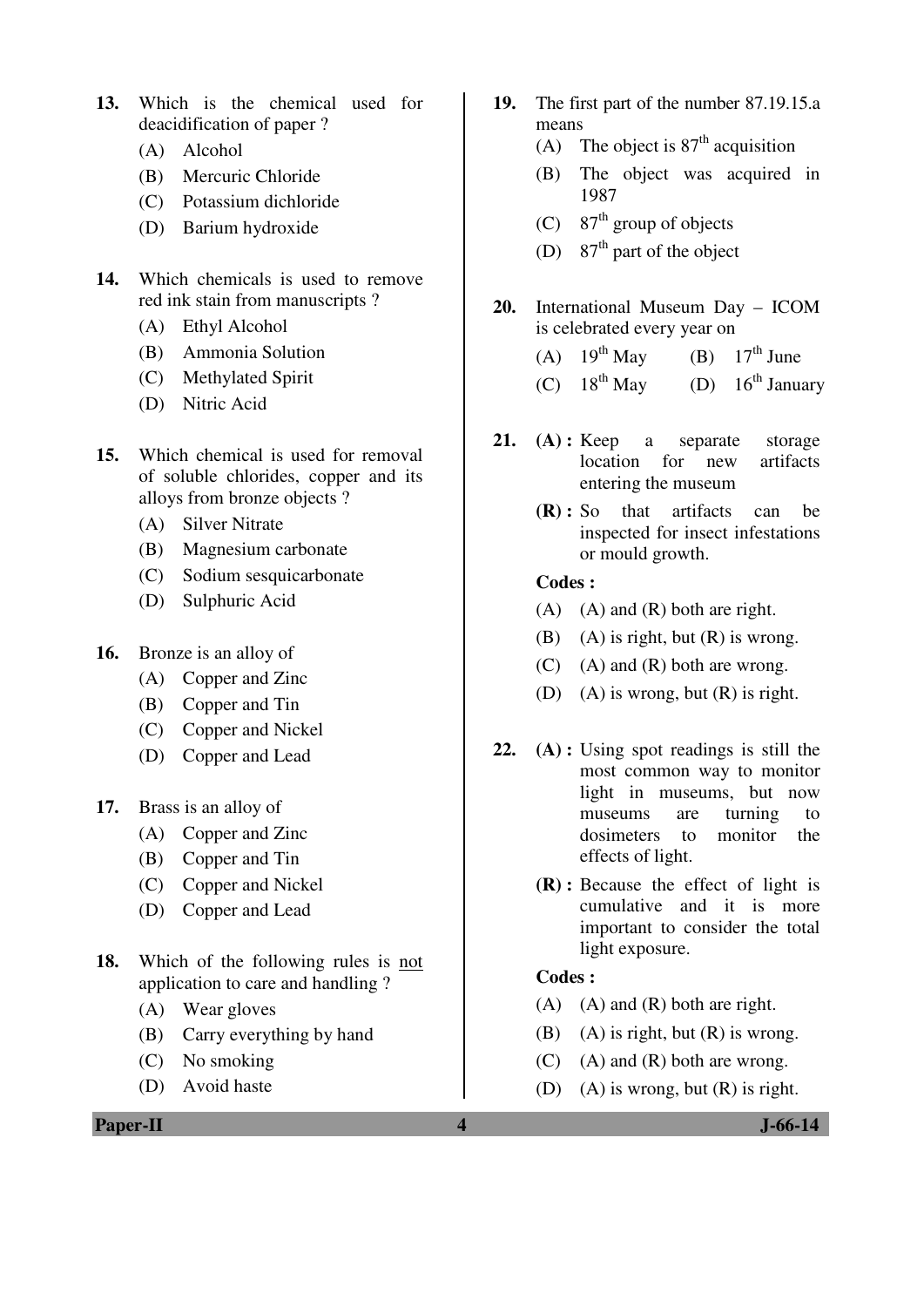- 13. कागज के अनम्लीकरण के लिए कौन सा रसायण का प्रयोग किया जाता है ?
	- (A) अल्कोहल
	- (B) मरक्यूरिक क्लोराइड
	- (C) पोटाशियम डिक्लोराइड
	- (D) बेरियम हाइड्रोक्साइड
- 14. हस्तलिखितों से लाल स्याही के धब्बे को दूर करने के लिए किस रसायन का प्रयोग किया जाता है ?
	- $(A)$  ऐथिल अल्कोहल
	- (B) अमोनिया सॉल्यशन (घोल)
	- (C) मैथिलेटिड स्पिरिट
	- (D) नाइटिक एसिड
- 15. घुलनशील क्लोराइड, ताँबा तथा इसकी मिश्र धातुओं को कांस्य वस्तुओं से हटाने के लिए किस रसायण का प्रयोग किया जाता है ?
	- (A) सिल्वर नाइटेट
	- (B) मैग्नेशियम कार्बोनेट
	- (C) सोडियम सेस्क्य कार्बोनेट
	- (D) सलफ्यरिक एसिड
- 16. Þaiस्य एक मिश्र धात् है जिसमें होते हैं
	- $(A)$  ताँबा और जस्ता  $(B)$  ताँबा और टीन
	- $(C)$  ताँबा और निकल $(D)$  ताँबा और सीसा
- 17. पीतल मिश्र धात् है जिसमें होते हैं
	- $(A)$  ताँबा और जस्ता  $(B)$  ताँबा और टीन
	- (C) ताँबा और निकल (D) ताँबा और सीसा
- 18. ਜਿਸਗਿਰਿਗ नियमों में से कौन सा देखरेख में लागू <u>नहीं</u> होता ?
	- $(A)$  दस्ताना पहनिये
	- (B) प्रत्येक वस्तु को हाथ से उठाइए
	- $(C)$  धुम्रपान वर्जित है ।
	- (D) उतावल न करें

- 19. संख्या 87.19.15 ए के प्रथम भाग का अर्थ है
	- $(A)$  वस्तु की अभिग्रहण संख्या 87वीं है।
	- $(B)$  दस वस्तु का अभिग्रहण 1987 में किया  $\overline{\eta}$ या।
	- (C) वस्तुओं का 87वाँ समूह
	- $(D)$  वस्तु का 87वाँ भाग
- 20. ¥अन्तर्राष्ट्रीय संग्रहालय दिवस आई.सी.ओ.एम. प्रतिवर्ष कब मनाया जाता है ?
	- $(A)$  19 मई  $(B)$  17 जून
	- (C)  $18 \text{ H}\frac{1}{8}$  (D)  $16 \text{ H}\frac{1}{8}$
- **21. अभिकथन (A)** : संग्रहालय में आने वाली नई कलाकृतियों के लिए अलग से भण्डार स्थल रखें ।
	- **तर्क (R)** : ताकि उन कलाकृतियों को कीटों के आक्रमण अथवा फंफदी का निरीक्षण किया जा सके ।
	- कूट $:$
	- $(A)$   $(A)$  और  $(R)$  दोनों सही हैं।
	- (B)  $(A)$  सही है, परन्तु (R) गलत है।
	- (C)  $(A)$  और  $(R)$  दोनों गलत हैं।
	- (D)  $(A)$  गलत है, परन्तु (R) सही है ।
- **22. अभिकथन (A)** : संग्रहालयों में सामान्यतया प्रकाश को मोनिटर करने के लिए एक स्थल पर प्रकाश की मात्रा को मापा जाता है, परन्तु अब इस हेतु संग्रहालयों में डोसीमीटर का प्रयोग होने लगा है ।
	- **तर्क (R)** : क्योंकि प्रकाश का प्रभाव संचित होता है, इसलिए यह बहुत आवश्यक है कि यह देखा जाए कि वस्तु प्रकाश में कितनी देर के लिए रही है)।
	- कूट $:$
	- (A)  $(A)$  और  $(R)$  दोनों सही हैं।
	- $(B)$   $(A)$  सही है, परन्तु  $(R)$  गलत है।
	- (C)  $(A)$  और  $(R)$  दोनों गलत हैं।
	- (D)  $(A)$  गलत है, परन्तु (R) सही है ।

 **J-66-14 5 Paper-II**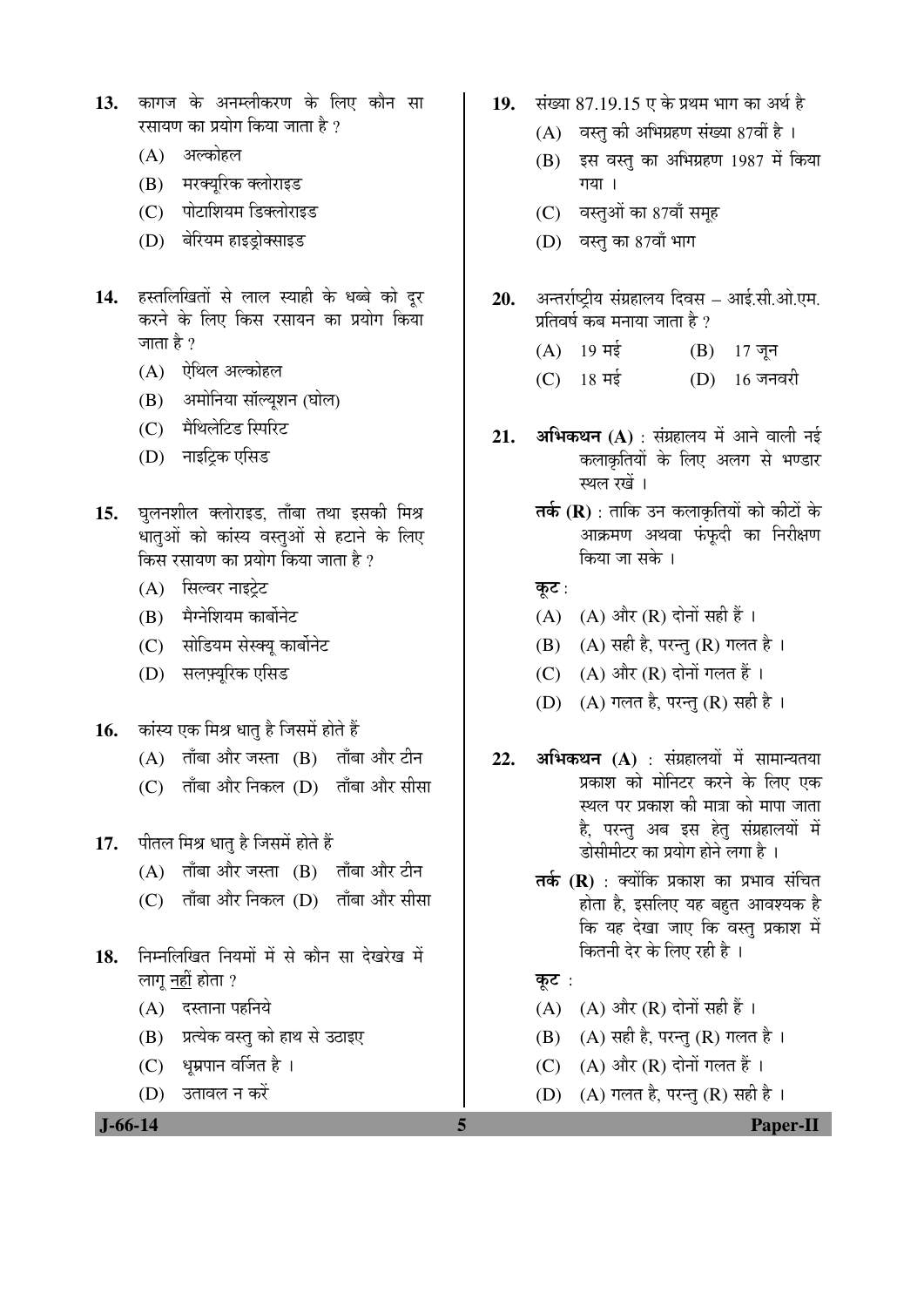- **23. (A) :** It is recommended that electrostatic air cleaners should not be used to filter out particles from air entering a museum.
	- **(R) :** Because they produce ozone and aid the conversion of sulphurdioxide into sulphuric acid.

- $(A)$   $(A)$  and  $(R)$  both are right.
- (B) (A) is right, but  $(R)$  is wrong.
- $(C)$  (A) and  $(R)$  both are wrong.
- (D) (A) is wrong, but  $(R)$  is right.
- **24. (A) :** Prefer physically unstable surfaces for writing accession number on objects.

**(R) :** So that it can be removed easily. **Codes :** 

- (A) (A) and (R) both are right.
- (B) (A) is right, but  $(R)$  is wrong.
- (C) (A) and (R) both are wrong.
- (D) (A) is wrong, but  $(R)$  is right.
- **25. (A) :** Number of words should be kept maximum in museum signage.
	- **(R) :** So that visitors can extract information without having to stop.

#### **Codes :**

- $(A)$   $(A)$  and  $(R)$  both are right.
- (B) (A) is right, but  $(R)$  is wrong.
- $(C)$  (A) and  $(R)$  both are wrong.
- (D) (A) is wrong, but (R) is right.
- **26. (A) :** Conventional incandescent lamps need UV filtering.
	- **(R) :** They produce large amount of UV.

#### **Codes :**

- $(A)$   $(A)$  and  $(R)$  both are right.
- (B) (A) is right, but  $(R)$  is wrong.
- $(C)$  (A) and  $(R)$  both are wrong.
- (D) (A) is wrong, but  $(R)$  is right.
- **Paper-II 6 J-66-14**
- **27. (A) :** Conservators prefer to use tartaric acid or citric acid instead of Imli (Tamarind) or lemon.
	- **(R) :** So that chemical reaction can be controlled by appropriate concentration.

### **Codes :**

- $(A)$   $(A)$  and  $(R)$  both are right.
- (B) (A) is right, but  $(R)$  is wrong.
- $(C)$  (A) and  $(R)$  both are wrong.
- (D) (A) is wrong, but (R) is right.
- **28. (A) :** When panel painting is observed to develop a convexity on the painted side this should be regarded as an emergency.
	- **(R) :** Convexity of painted side may develop cracks and painted layer may separate from the base layer.

#### **Codes :**

- (A) (A) is right, but  $(R)$  is wrong.
- (B) (A) is wrong, but  $(R)$  is right.
- (C) Both (A) and (R) are correct.
- (D) Both (A) and (R) are incorrect.
- **29. (A) :** When packing objects in 'Bubblewrap,' the bubbles should always face away from the objects.
	- **(R) :** Bubbles can emit acidic fumes.

#### **Codes :**

- $(A)$   $(A)$  and  $(R)$  both are right.
- (B) (A) is right, but  $(R)$  is wrong.
- $(C)$  (A) and  $(R)$  both are wrong.
- (D) (A) is wrong, but (R) is right.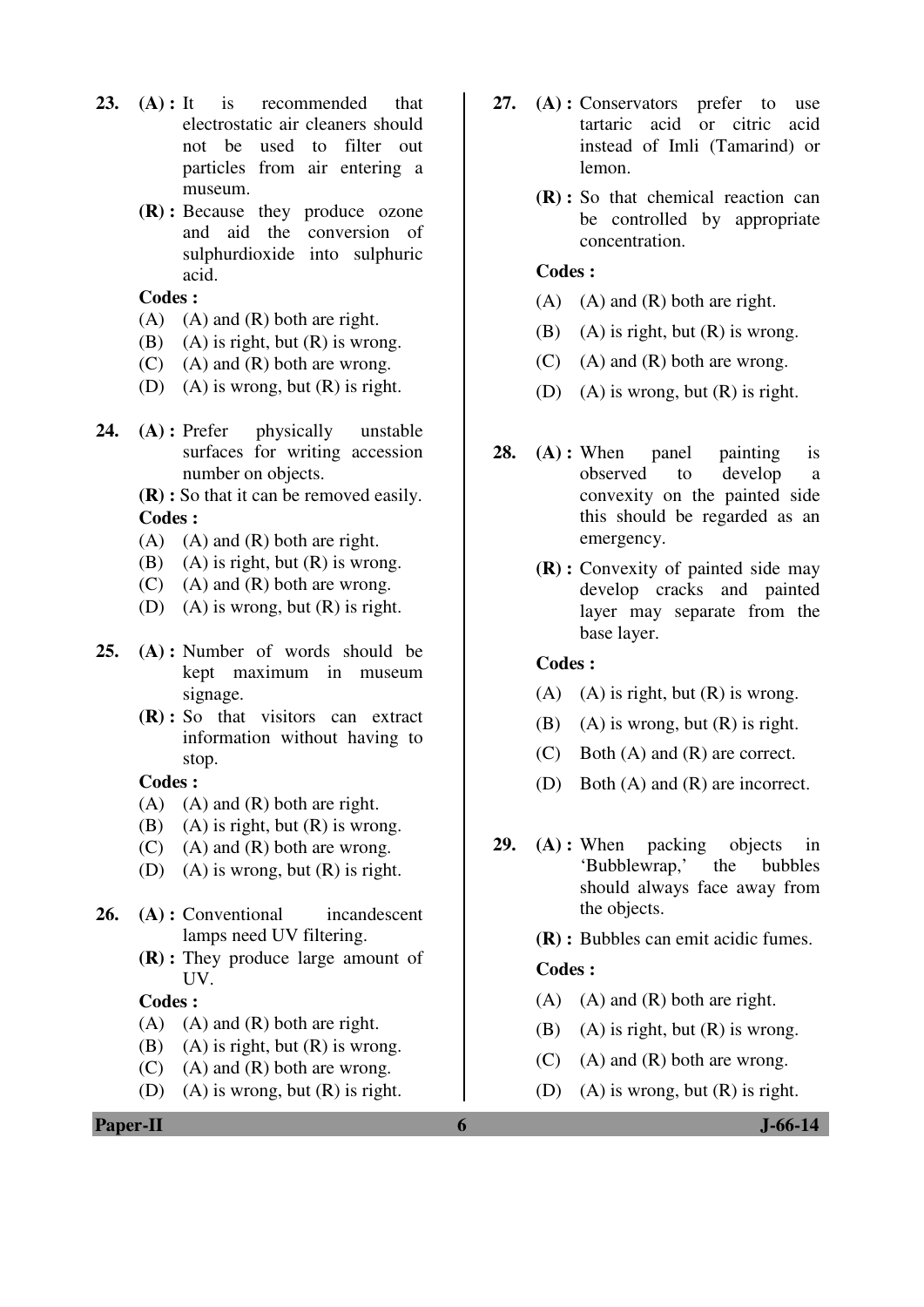- **23. अभिकथन (A)** : यह सिफारिश की जाती है कि<br>इलैक्टोस्टेटिक एअर-क्लीनरों को एअर-क्लीनरों को संग्रहालयों में दाखिल होने वाली वायु के कणों को बाहर फिल्टर करने के लिए प्रयुक्त न किया जाए ।
	- **तर्क (R)** : क्योंकि उनसे ओज़ोन का निर्माण होता है और उनसे सल्फर डायोक्साइड को सलफ्युरिक एसिड में परिवर्तित करने  $\vec{H}$  सहायता मिलती है।

कट $:$ 

- (A)  $(A)$  और (R) दोनों सही हैं ।
- (B)  $(A)$  सही है, परन्तु (R) गलत है ।
- (C)  $(A)$  और  $(R)$  दोनों गलत हैं।
- $(D)$   $(A)$  गलत है, परन्तु  $(R)$  सही है ।
- **24. अभिकथन (A)** : वस्तुओं पर परिग्रहण संख्या लिखने के लिए भौतिक रूप से अस्थायी तल को प्राथमिकता दी जाती है ।
	- **तर्क (R)** : ताकि इसे आसानी से मिटाया जा सके ।

कट $:$ 

- $(A)$   $(A)$  और  $(R)$  दोनों सही हैं।
- (B)  $(A)$  सही है, परन्तु (R) गलत है ।
- $(C)$   $(A)$  और  $(R)$  दोनों गलत हैं।
- (D)  $(A)$  गलत है, परन्तु (R) सही है ।
- **25. अभिकथन (A)** : संग्रहालय के संकेत चिह्नों (साइनेज) की शब्द-संख्या को अधिकतम रखा जाए ।
	- **तर्क (R)** : ताकि संग्रहालयों के आगन्तकों को बिना रुके सूचना प्राप्त कर सकें ।

कूट :

- (A)  $(A)$  और (R) दोनों सही हैं ।
- (B)  $(A)$  सही है, परन्तु (R) गलत है।
- $(C)$   $(A)$  और  $(R)$  दोनों गलत हैं।
- (D)  $(A)$  गलत है, परन्त (R) सही है।
- **26. अभिकथन (A)** : पारम्परिक तापदीप लैम्पों के लिए पैरा बैंगनी किरणों की फिल्ट्रिंग की आवश्यकता है ।
	- **तर्क (R)** : वे पैराबैंगनी किरणों को भारी मात्रा में उपजाती हैं ।

कूट :

- (A)  $(A)$  और (R) दोनों सही हैं ।
- (B) (A) सही है, परन्तु (R) गलत है।
- $(C)$   $(A)$  और  $(R)$  दोनों गलत हैं।
- $(D)$   $(A)$  गलत है, परन्तु  $(R)$  सही है ।
- **27. अभिकथन (A)** : संरक्षक इमली अथवा नीबु के स्थान पर टारटारिक एसिड अथवा सिटरिक एसिड का प्रयोग करने को प्राथमिकता देते हैं ।
	- **तर्क (R)** : ताकि रासायनिक प्रक्रिया को उपयुक्त एकाग्रता से नियंत्रित किया जा सके ।
	- कूट :
	- (A)  $(A)$  और (R) दोनों सही हैं।
	- (B) (A) सही है, परन्तु (R) गलत है।
	- $(C)$   $(A)$  और  $(R)$  दोनों गलत हैं।
	- (D)  $(A)$  गलत है, परन्तु (R) सही है ।
- **28. अभिकथन (A)** : जब किसी पेनल चित्र में चित्रित पक्ष में उत्तलता का विकास दिखाई देने लगे तो उसे एक आपात स्थिति समझा जाए ।
	- **तर्क (R)** : चित्रित पक्ष की उत्तलता में दरार आ जाए और चित्रित परत मुल परत स<mark>े</mark> अलग हो जाएगी ।

कूट :

- $(A)$   $(A)$  सही है, परन्तु  $(R)$  गलत है।
- (B)  $(A)$  गलत है, परन्तु (R) सही है ।
- (C)  $(A)$  और  $(R)$  दोनों सही हैं।
- $(D)$   $(A)$  और  $(R)$  दोनों गलत हैं।
- **29. अभिकथन (A)** : 'बब्बल रैप' में वस्तुओं की <u>पैकिंग करते हुए बुलबुलों को वस्तु</u> से विपरीत दिशा में रखना चाहिए ।
	- **तर्क (R)** : बुलबुले (बब्बलस) तेजाबी गैस छोड़ सकते हैं ।

#### कूट $:$

- $(A)$   $(A)$  और  $(R)$  दोनों सही हैं।
- (B)  $(A)$  सही है, परन्तु (R) गलत है।
- (C)  $(A)$  और  $(R)$  दोनों गलत हैं।
- (D)  $(A)$  गलत है, परन्तु (R) सही है।

 **J-66-14 7 Paper-II**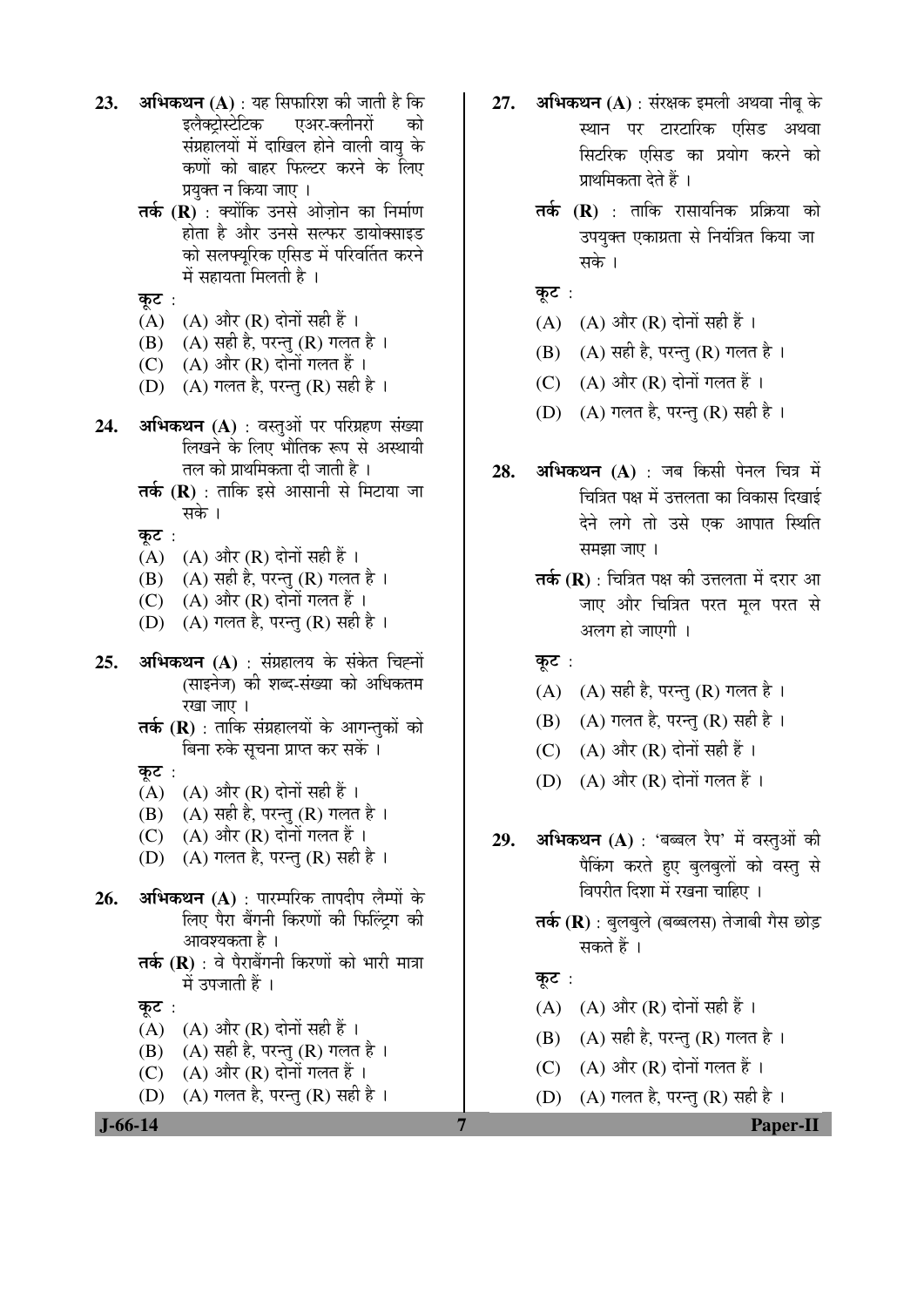- **30. (A) :** For writing accession number on paper material, newly sharpened pencil should be used.
	- **(R) :** Because it writes smoothly. **Codes :**
	- $(A)$   $(A)$  and  $(R)$  both are right.
	- (B) (A) is right, but  $(R)$  is wrong.
	- $(C)$  (A) and  $(R)$  both are wrong.
	- (D) (A)is wrong, but (R) is right.
- **31.** Arrange in order the procedure followed for embalming reptiles.
	- a. Collection and Narcotization.
	- b. Preservation
	- c. Killing and Fixing
	- d. Injecting embalming fluid

- (A) b, a, c, d (B) c, b, d, a
- (C) a, c, d, b (D) d, a, c, b
- **32.** Arrange in order the stages of processing of skin products :
	- a. Oil dressing
	- b. Alum dressing
	- c. Tanning
	- d. Dusting & cleaning

#### **Codes :**

 $(A)$  c, b, d, a  $(B)$  a, b, d, c (C) d, b, a, c (D) b, c, a, d

- **33.** Average in order the method of mechanical cleaning of copper objects
	- a. Picking of extraneous depositions
	- b. Grinding of surface
	- c. Brushing
	- d. Chipping

#### **Codes :**

(A) d, b, c, a (B) a, d, b, c (C) c, d, a, b (D) a, b, c, d

**Paper-II 8 J-66-14**

- **34.** Arrange the followings in chronological order.
	- a. Precambrian b. Cenozoic
	- c. Paleozoic d. Mesozoic

## **Codes :**

| $(A)$ b, c, d, a | $(B)$ d, c, a, b |
|------------------|------------------|
| $(C)$ a, b, c, d | $(D)$ c, d, b, a |

- **35.** Arrange the stages of Cognitive Development as given by Jean Piaget in chronological order.
	- a. Formal Operational
	- b. Sensory-motor
	- c. Pre-operational
	- d. Concrete operational

#### **Codes :**

- (A) a, b, c and d (B) c, b, d and a
- $(C)$  d, a, c and b  $(D)$  b, c, d and a

#### **36.** The properties of silica gel include

- a. chemically inert
- b. absorbs and de-absorb moisture
- c. can be pre-conditioned to a particular level
- d. Non-corrosive

#### **Codes :**

- $(A)$  a, b, c and d  $(B)$  a, b and d
- $(C)$  b, c and d  $(D)$  a, b and c

#### **37.** CCN a mixture contains

- a. Chloroform
- b. Creosote oil
- c. Carbon tetra chloride
- d. Naphthalene

#### **Codes :**

- $(A)$  a, b, c and d  $(B)$  b, c and d
- $(C)$  a, b and d  $(D)$  a, c and d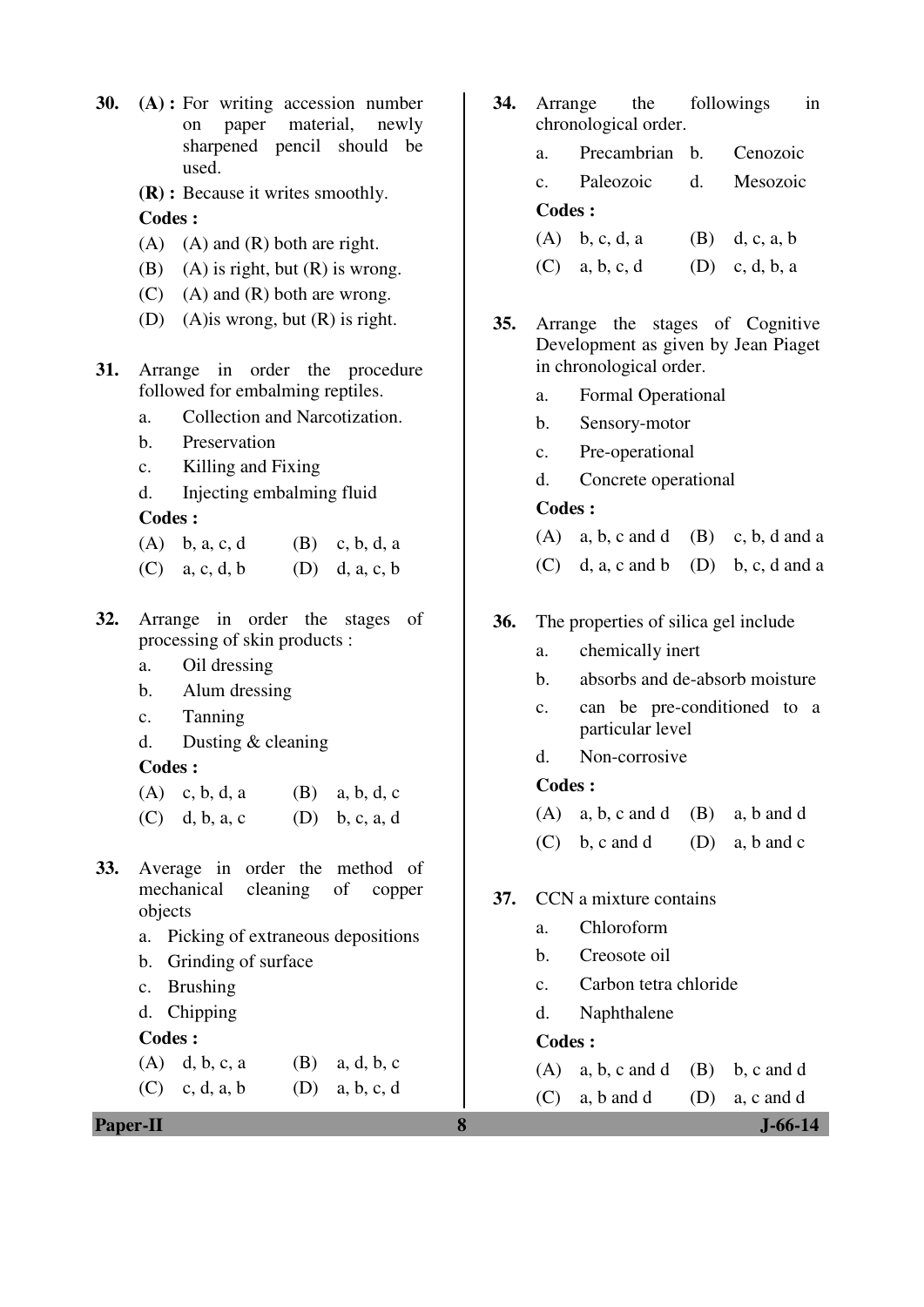30. **अभिकथन (A)** : कागज निर्मित सामग्री पर परिग्रहण संख्या लिखने के लिए ताजा तेज की गई पेंसिल का प्रयोग किया जाना चाहिए ।

**तर्क (R)** : क्योंकि यह निर्बाध लिखती है । कट $:$ 

- $(A)$   $(A)$  और  $(R)$  दोनों सही हैं।
- $(B)$   $(A)$  सही है, परन्तु  $(R)$  गलत है।
- $(C)$   $(A)$  और  $(R)$  दोनों गलत हैं।
- $(D)$   $(A)$  गलत है, परन्तु  $(R)$  सही है ।
- 31. रेंगने वाले प्राणियों के लेपन प्रक्रिया के विभिन्न सोपानों को सही क्रम में रखिए :
	- $(a)$  संग्रहीत करना और बेहोश करना
	- (b) संरक्षण
	- (c) मारना तथा स्थिर करना
	- (d) लेप के द्रव्य को सुई से शरीर में डालना

कट :

|  | (A) (b) (a) (c) (d) |  |
|--|---------------------|--|
|  | (B) (c) (b) (d) (a) |  |

- (C) (a) (c) (d) (b)
- (D) (d) (a) (c) (b)
- 32. चर्म पदार्थों की प्रक्रिया में आने वाले पड़ावों को सही क्रम दीजिए :
	- (a) तेल से सज्जित करना
	- (b) फिटकरी से सज्जित करना
	- (c) चर्म का शुद्धिकरण
	- (d) धूल हटाना तथा साफ करना
	- कट :

|     |          |     | (A) (c) (b) (d) (a) |          |
|-----|----------|-----|---------------------|----------|
|     |          |     | (B) (a) (b) (d) (c) |          |
| (1) | $\Delta$ | (1) | $\sim$              | $(\sim)$ |

- (C) (d) (b) (a) (c) (D) (b) (c) (a) (d)
- 33. ताँबे की वस्तुओं को यान्त्रिक सफाई प्रक्रिया के विभिन्न पडावों को सही क्रम दीजिए :
	- (a) जमे हुए पदार्थों को हटाना
	- (b) सतह को रगड़ना
	- (c) ब्रश से साफ करना
	- (d) छोटे छोटे टकड़े निकालना

 $(A)$   $(d)$   $(b)$   $(c)$   $(a)$  (B) (a) (d) (b) (c) (C) (c) (d) (a) (b) (D) (a) (b) (c) (d)

कूट :

- 34. निम्नलिखित को काल क्रमानुसार व्यवस्थित कोजिए :
	- $(a)$  प्री कैम्ब्रियन
	- (b) सीनोजोइक
	- $(c)$  पेलियोजोइक
	- (d) मैसोजोइक
	- कट :
	- $(A)$  (b) (c) (d) (a)<br>
	(B) (d) (c) (a) (b)
	- (B) (d) (c) (a) (b)
	- (C) (a) (b) (c) (d)
	- (D) (c) (d) (b) (a)
- **35.** ज़ीन पियाजे द्वारा संज्ञानात्मक विकास के सोपानों को कालक्रमानसार व्यवस्थित कीजिए :
	- (a) औपचारिक ओपरेशनल
	- (b) सेंसुरी-मोटर
	- (c) पर्व-ओपरेशनल
	- (d) होस ओपरेशनल
	- कट :
	- $(A)$  (a), (b), (c) और (d)
	- $(B)$  (c), (b), (d) और (a)
	- (C) (d), (a), (c)  $\frac{d}{dt}$ (b)
	- (D) (b), (c), (d)  $\frac{d}{dt}(\mathbf{a})$
- 36. सिलिका जैल की विलक्षणताओं में शामिल हैं:
	- (a) रासायनिक रूप से अक्रिय
	- (b) नमी को सोखती और छोड़ती है)।
	- (c) किसी विशिष्ट स्तर पर इसे पूर्व-अनकलित किया जा सकता है ।
	- (d) गैर क्षयकारी
	- कट :
	- (A) (a), (b), (c)  $\exists \exists \forall x \, (d)$
	- (B) (a), (b) और (d)
	- (C) (b), (c) और (d)
	- (D) (a), (b) और (c)
- **37.** सी.सी.एन. मिश्रण में होता है
	- $(a)$  क्लोरोफॉर्म
	- (b) क्रियोसोट तेल
	- (c) कार्बन टेट्रा क्लोराइड
	- (d) नेप्थेलीन
	- $\overline{\phi}$ :
	- $(A)$  (a), (b), (c) और (d)
	- $(B)$  (b),  $(c)$  और  $(d)$
	- $(C)$  (a), (b) और (d)
	- (D) (a), (c) और (d)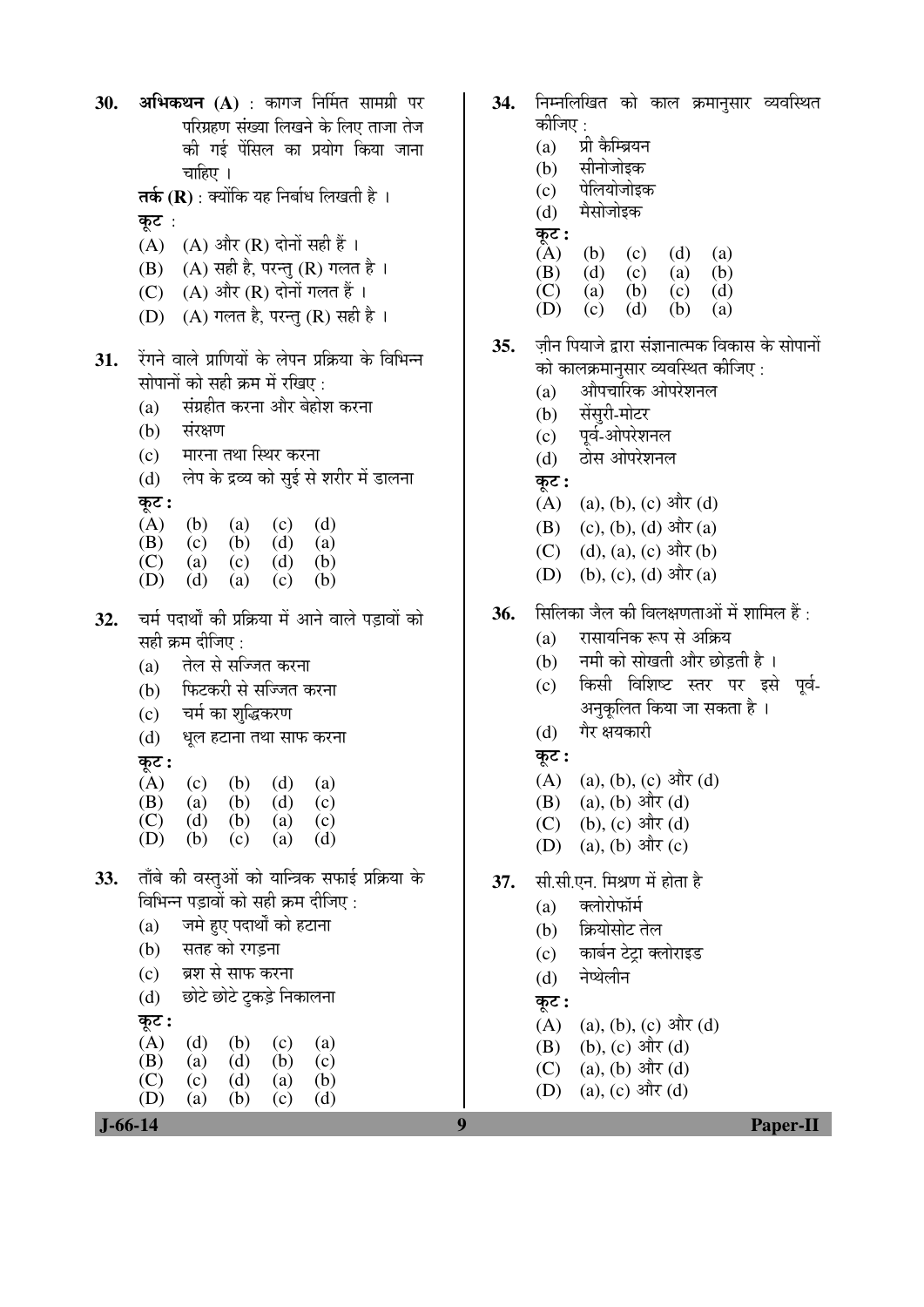| 38. Which of the following animals are |  |  |
|----------------------------------------|--|--|
| Birds?                                 |  |  |

- a. Ostrich
- b. Emmu
- c. Bustard
- d. Bat

- (A) a, b, c and d
- (B) a, b and c
- $(C)$  b, c and d
- (D) a and b
- **39.** Which of the followings are organic materials ?
	- a. Wood
	- b. Ceramics
	- c. Terracotta
	- d. Paper

#### **Codes :**

- (A) a, b, c and d
- (B) a, c and d
- (C) a and d
- (D) b and c
- **40.** For documenting textile, which of the following information should be included ?
	- a. The presence of sewing or stitch holes.
	- b. The nature of the fibres of both warp and weft threads.
	- c. Counting per centimetre of bothwarp and weft.
	- d. The type of weaving and its colour.

#### **Codes :**

- (A) a, b and c (B) a, b and d
- (C) a, b, c and d
- (D) b, c and d

- **41.** Match the colour in List-I with the mood they create or are Associated within List-II.
- **List-I List-II**  a. Red i. Rest & Refreshment b. Brown ii. Humility and tranquillity c. Green iii. Aggression d. Orange iv. Festivity and courage **Codes :**  a b c d
	- $(A)$  i iii iv (B) ii iii iv i (C) iii ii i iv  $(D)$  iv iii i ii
- **42.** Match the concepts of Education in List-I with their meaning in List-II.

| List-I                      |     | List-II            |                                                  |  |
|-----------------------------|-----|--------------------|--------------------------------------------------|--|
| a. Reinfor-                 | i.  | The                | psychological                                    |  |
| cement                      |     |                    | result of perception,                            |  |
|                             |     | learning           | and                                              |  |
|                             |     | reasoning.         |                                                  |  |
| b. Under-                   | ii. |                    | It is the possession of                          |  |
| standing                    |     |                    | knowledge with the                               |  |
|                             |     | capability         | оf                                               |  |
|                             |     |                    | reasoning and making                             |  |
|                             |     | judgements.        |                                                  |  |
| c. Intelli-                 |     | iii. The           | notion<br>that                                   |  |
| gence                       |     |                    | learning takes place                             |  |
|                             |     | because            | of<br>the                                        |  |
|                             |     | behaviors.         | consequences of a                                |  |
| d. Know-                    |     |                    |                                                  |  |
| ledge                       |     |                    | iv. An underlying ability<br>which enables<br>an |  |
|                             |     |                    | individual to adopt to                           |  |
|                             |     | and                | function                                         |  |
|                             |     |                    | effectively with in a                            |  |
|                             |     |                    | given environment.                               |  |
| <b>Codes:</b>               |     |                    |                                                  |  |
| b<br>a                      |     | d<br>$\mathbf c$   |                                                  |  |
| ii<br>$\mathbf{i}$<br>(A)   |     | iii<br>iv          |                                                  |  |
| $\mathbf{ii}$<br>iii<br>(B) |     | $\mathbf{i}$<br>iv |                                                  |  |
| ii<br>$\mathbf{i}$<br>(C)   |     | iii<br>iv          |                                                  |  |

(D) iv ii iii i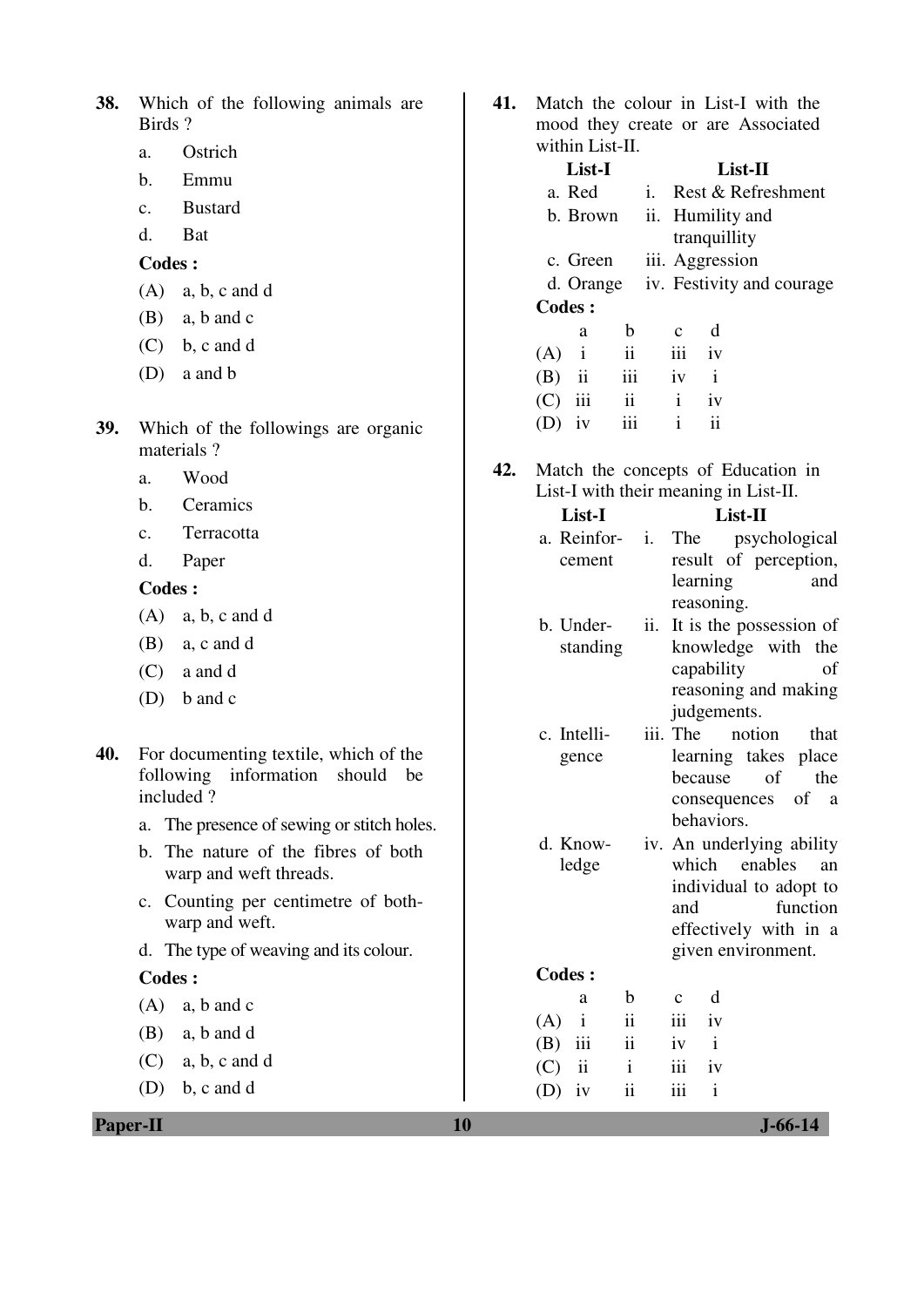| 38. |               | निम्नलिखित जानवरों में से पक्षी हैं :           | 41. |            |                                     |                                         |              |                            | सूची - I में दिये गए रंगों को सूची - II में |
|-----|---------------|-------------------------------------------------|-----|------------|-------------------------------------|-----------------------------------------|--------------|----------------------------|---------------------------------------------|
|     | (a)           | शुतुरमुर्ग                                      |     |            | सूची – I                            |                                         |              | सूची – II                  | उनसे सम्बद्ध/संकेतित मूड से सुमेलित कीजिए : |
|     | (b)           | एमू                                             |     |            | a. लाल                              |                                         |              | i. विश्राम एवं ताजगी       |                                             |
|     | (c)           | तिलोट                                           |     |            | b. भूरा                             |                                         |              | ii. आर्द्रता एवं प्रशान्ति |                                             |
|     | (d)           | चमगादड़                                         |     |            | c. हरा                              |                                         | iii. आक्रमण  |                            |                                             |
|     | कूट :         |                                                 |     |            | d. नारंगी iv. आमोद-प्रमोद एवं शौर्य |                                         |              |                            |                                             |
|     | (A)           | $(a), (b), (c)$ और $(d)$                        |     | कूट :      |                                     |                                         |              |                            |                                             |
|     | (B)           | (a), (b) और $(c)$                               |     |            | a                                   | $\mathbf b$                             | $\mathbf C$  | d                          |                                             |
|     |               | (C) (b), (c) और (d)                             |     | (A)<br>(B) | $\mathbf{i}$<br>$\rm ii$            | $\overline{\textbf{ii}}$<br>iii         | iii<br>iv    | iv<br>$\mathbf{i}$         |                                             |
|     |               | (D) (a) और (b)                                  |     | (C)        | iii                                 | $\overline{\mathbf{u}}$                 | $\mathbf{i}$ | iv                         |                                             |
|     |               |                                                 |     | (D)        | iv                                  | iii                                     | $\mathbf{i}$ | $\overline{\mathbf{i}}$    |                                             |
| 39. |               | निम्नलिखित में से कौन सी जैविक सामग्रियाँ हैं ? | 42. |            |                                     |                                         |              |                            | सूची - I को सूची - II से सुमेलित कीजिए:     |
|     | (a)           | काष्ठ                                           |     |            | सूची – I                            |                                         |              | सूची - II                  |                                             |
|     | (b)           | मृत्तिका (सिरेमिक्स)                            |     |            | (शिक्षा                             |                                         |              | (अर्थ)                     |                                             |
|     | (c)           | टेराकोटा                                        |     |            | सम्बन्धी                            |                                         |              |                            |                                             |
|     | (d)           | कागज़                                           |     |            | अवधारणाएँ)                          |                                         |              |                            |                                             |
|     | कूट :         |                                                 |     |            | a. प्रबलीकरण i.                     |                                         |              | तार्किकता                  | अवगम, अधिगम एवं<br>मनो-<br>का               |
|     | (A)           | (a), (b), (c) और (d)                            |     |            |                                     |                                         |              | वैज्ञानिक निष्कर्ष         |                                             |
|     | (B)           | (a), (c) और (d)                                 |     |            | b. समझदारी                          | ii.                                     |              |                            | यह ज्ञान के साथ-साथ                         |
|     | (C)           | (a) और (d)                                      |     |            |                                     |                                         |              |                            | तार्किक योग्यता एवं                         |
|     | (D)           | (b) और $(c)$                                    |     |            |                                     |                                         |              | का होना है ।               | न्याय करने की क्षमता                        |
|     |               |                                                 |     |            | c. बुद्धि                           |                                         |              |                            | iii. यह विश्वास के अधिगम                    |
| 40. |               | वस्त्र के प्रलेखन में निम्नलिखित में से किन-किन |     |            |                                     |                                         |              | होता है ।                  | व्यवहार के फलस्वरूप                         |
|     |               | सूचनाओं को सम्मिलित किया जाना चाहिए ?           |     |            | d. ज्ञान                            |                                         |              |                            | iv. एक अन्तर्निहित योग्यता                  |
|     | (a)           | सिलाई अथवा टांके के छिद्रों की उपस्थिति         |     |            |                                     |                                         |              |                            | जो एक व्यक्ति को किसी                       |
|     | (b)           | ताना-बाना दोनों के धागों के सूत्र की प्रकृति    |     |            |                                     |                                         |              |                            | प्रदत्त परिवेश के अनुसार                    |
|     | (c)           | ताना-बाना दोनों की प्रति सेंटीमीटर गिनती        |     |            |                                     |                                         |              |                            | ढालने और प्रभावी ढंग                        |
|     | (d)           | इसका रंग तथा बुनने का प्रकार                    |     |            |                                     |                                         |              | बनाती है ।                 | से कार्य करने के योग्य                      |
|     | कूट :         |                                                 |     | कूट :      |                                     |                                         |              |                            |                                             |
|     | (A)           | $(a), (b)$ और $(c)$                             |     |            | a                                   | $\mathbf b$                             | $\mathbf c$  | d                          |                                             |
|     | (B)           | (a), (b) और (d)                                 |     | (A)        | $\mathbf{i}$                        | ii                                      | iii          | iv                         |                                             |
|     | (C)           | (a), (b), (c) और (d)                            |     | (B)        | iii                                 | $\ddot{\mathbf{i}}$                     | iv           | $\mathbf{i}$               |                                             |
|     | (D)           | (b), (c) और (d)                                 |     | (C)<br>(D) | $\rm ii$<br>iv                      | $\mathbf{i}$<br>$\overline{\mathbf{u}}$ | iii<br>iii   | iv<br>$\mathbf{i}$         |                                             |
|     | $J - 66 - 14$ |                                                 |     |            |                                     |                                         |              |                            |                                             |
|     |               |                                                 | 11  |            |                                     |                                         |              |                            | <b>Paper-II</b>                             |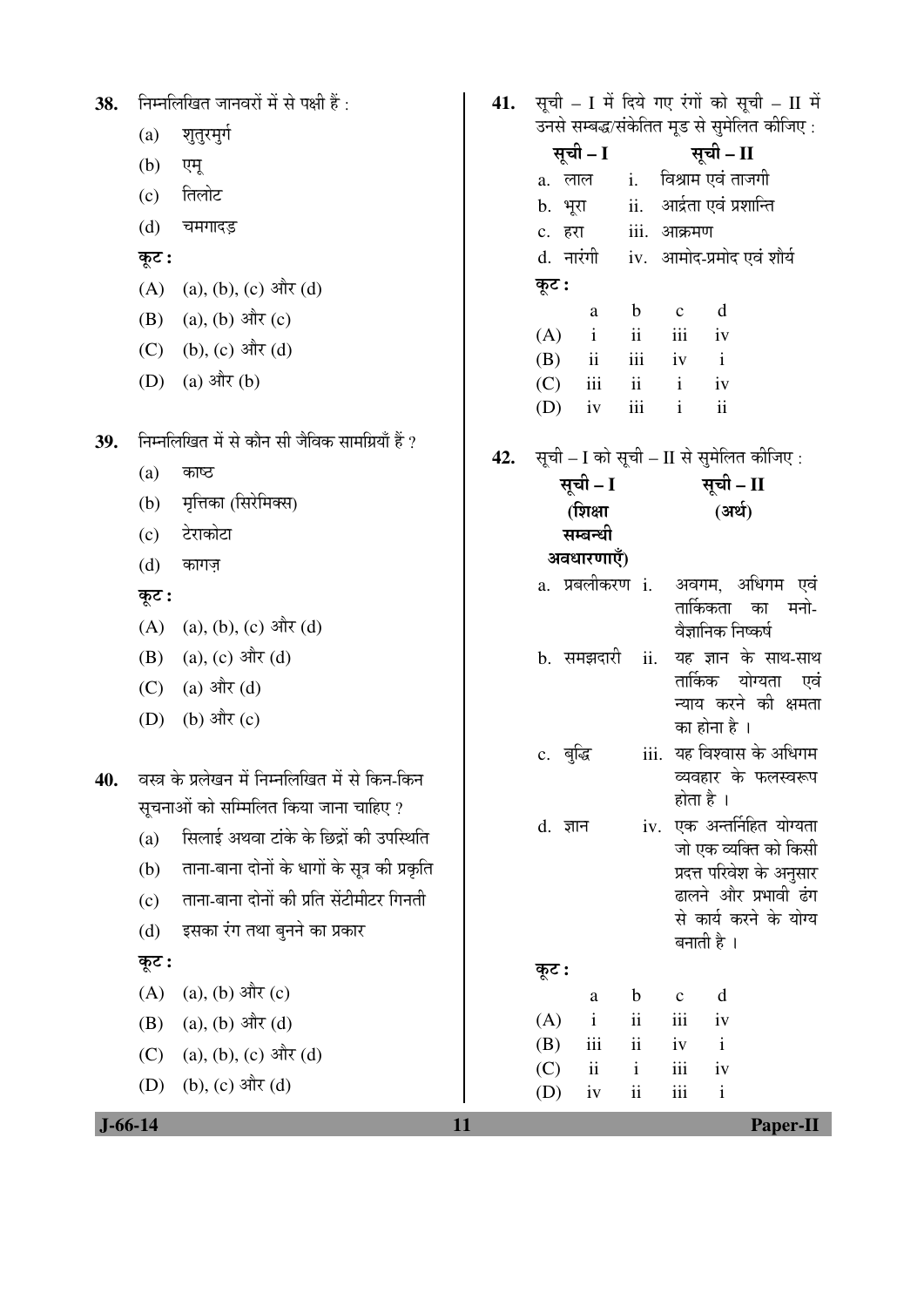|        | 43. Match the Marketing concepts in    |        |  |
|--------|----------------------------------------|--------|--|
|        | List-I with their meanings in List-II. |        |  |
| List-I |                                        | List-H |  |

|      | a. Loya- i. Shared beliefs, norms, |
|------|------------------------------------|
| lity | experiences and stories            |
|      | that characterize an               |
|      | organisation.                      |

- b. Mission ii. A Group of current or Statement perspective customers<br>who share common share common<br>teristics needs. characteristics purchasing behaviour or consumption pattenrs.
- c. Segment iii. A description of what the organization does, its standards and values whom it serves and what it intends to accomplish.
- d. Corporate culture iv. Customers commitment to continue patronizing a specific firm over and extended period of time.

|     | a                       | b         | $\mathbf{c}$ | d            |
|-----|-------------------------|-----------|--------------|--------------|
| (A) |                         | ii<br>iii | 111          | iv           |
| (B) | iv                      |           | ii           | $\mathbf{i}$ |
| (C) | $\overline{\mathbf{1}}$ |           | iv           | iii          |
| (D) | iii                     | iv        |              | ii           |

#### **44.** Match the type of intelligence in List-I with their meanings in List-II **List-I List-II**

|     | a. Inter-<br>personal                                                        |                                                                        |           | problems.                                      | <i>i.</i> Ability to manipulate<br>and create mental images<br>in order to solve        |
|-----|------------------------------------------------------------------------------|------------------------------------------------------------------------|-----------|------------------------------------------------|-----------------------------------------------------------------------------------------|
|     | b. Lingui-<br>stic                                                           |                                                                        |           | logically.                                     | ii. Ability to detect<br>pattern's, reason<br>deductively and think                     |
|     | c. Visual-<br>spatial                                                        |                                                                        | others.   |                                                | iii. Ability to understand and<br>identify the feelings and<br>understand intentions of |
|     | d. Logical<br>Mathe-<br>matical                                              |                                                                        |           |                                                | iv. Involves the ability to<br>manipulate Language to<br>express oneself.               |
|     | <b>Codes:</b>                                                                |                                                                        |           |                                                |                                                                                         |
| (A) | a<br>$\overline{\text{iii}}$<br>$\angle$ B $\angle$ ii<br>iv<br>$\mathbf{i}$ | b<br>1V<br>$\overline{\text{iii}}$<br>$\frac{1}{11}$<br>$\frac{1}{11}$ | iv<br>iii | $\overline{\ddot{\text{i}}}$<br>i<br>iii<br>1V |                                                                                         |

**45.** Match the terms in List-I with their  $\frac{1}{2}$  in  $\frac{1}{2}$  in T is  $\frac{1}{2}$ .

|     | meaning in List-II.                             |  |                                            |                     |    |                                                                                                                                                                     |                     |                                                  |  |  |  |
|-----|-------------------------------------------------|--|--------------------------------------------|---------------------|----|---------------------------------------------------------------------------------------------------------------------------------------------------------------------|---------------------|--------------------------------------------------|--|--|--|
|     | List-I<br>a. Informal<br>learning               |  |                                            |                     |    | List-II                                                                                                                                                             |                     |                                                  |  |  |  |
|     |                                                 |  |                                            |                     | i. | Learning<br>Environment for<br>informal learning<br>Learning that is<br>evaluated according<br>to prescribed<br>standards<br>iii. Time spent viewing<br>an exhibit. |                     |                                                  |  |  |  |
|     | b. Holding<br>power                             |  |                                            | ii.                 |    |                                                                                                                                                                     |                     |                                                  |  |  |  |
|     | c. Informal<br>setting<br>d. Formal<br>learning |  |                                            |                     |    |                                                                                                                                                                     |                     |                                                  |  |  |  |
|     |                                                 |  |                                            |                     |    |                                                                                                                                                                     | voluntary.          | iv. Free choice learning<br>that is, self paced, |  |  |  |
|     |                                                 |  | <b>Codes:</b>                              |                     |    |                                                                                                                                                                     |                     |                                                  |  |  |  |
|     |                                                 |  | a                                          | b                   |    | $\mathbf{C}$                                                                                                                                                        | d                   |                                                  |  |  |  |
|     |                                                 |  | $(A)$ iii                                  | iv                  |    | $\mathbf{ii}$                                                                                                                                                       | $\mathbf{i}$        |                                                  |  |  |  |
|     |                                                 |  | $(B)$ iv                                   | iii                 |    | i                                                                                                                                                                   | $\ddot{\mathbf{i}}$ |                                                  |  |  |  |
|     |                                                 |  | $(C)$ i                                    | $\ddot{\mathbf{i}}$ |    | iii                                                                                                                                                                 | iv                  |                                                  |  |  |  |
|     |                                                 |  | $(D)$ ii                                   | i                   |    | iv                                                                                                                                                                  | iii                 |                                                  |  |  |  |
| 46. |                                                 |  | Match<br>their respective state in List-II |                     |    |                                                                                                                                                                     |                     | the Museum in List-I with                        |  |  |  |
|     | List-I                                          |  |                                            |                     |    |                                                                                                                                                                     | List-II             |                                                  |  |  |  |
|     | a. Anand Bhavan<br>Museum<br>b. Rabindra Bhavan |  |                                            |                     | i. | Uttar<br>Pradesh                                                                                                                                                    |                     |                                                  |  |  |  |
|     |                                                 |  |                                            |                     |    | ii.                                                                                                                                                                 | <b>New</b><br>Delhi |                                                  |  |  |  |
|     | c. Sankar's<br>International<br>Dollo Museum    |  |                                            |                     |    |                                                                                                                                                                     |                     | iii. West<br>Bengal                              |  |  |  |

d. Baripada Branch iv. Odhisa Museum

#### **Codes :**

|           | a | b            | $c \, d$ |                     |
|-----------|---|--------------|----------|---------------------|
| $(A)$ iii |   | $\mathbf{i}$ |          | ii iv               |
|           |   | $(B)$ iv ii  |          | $i$ $\overline{ii}$ |
| $(C)$ i   |   | iii          | ii iv    |                     |
| $(D)$ ii  |   | $\mathbf{i}$ | iv iii   |                     |

**Paper-II** J-66-14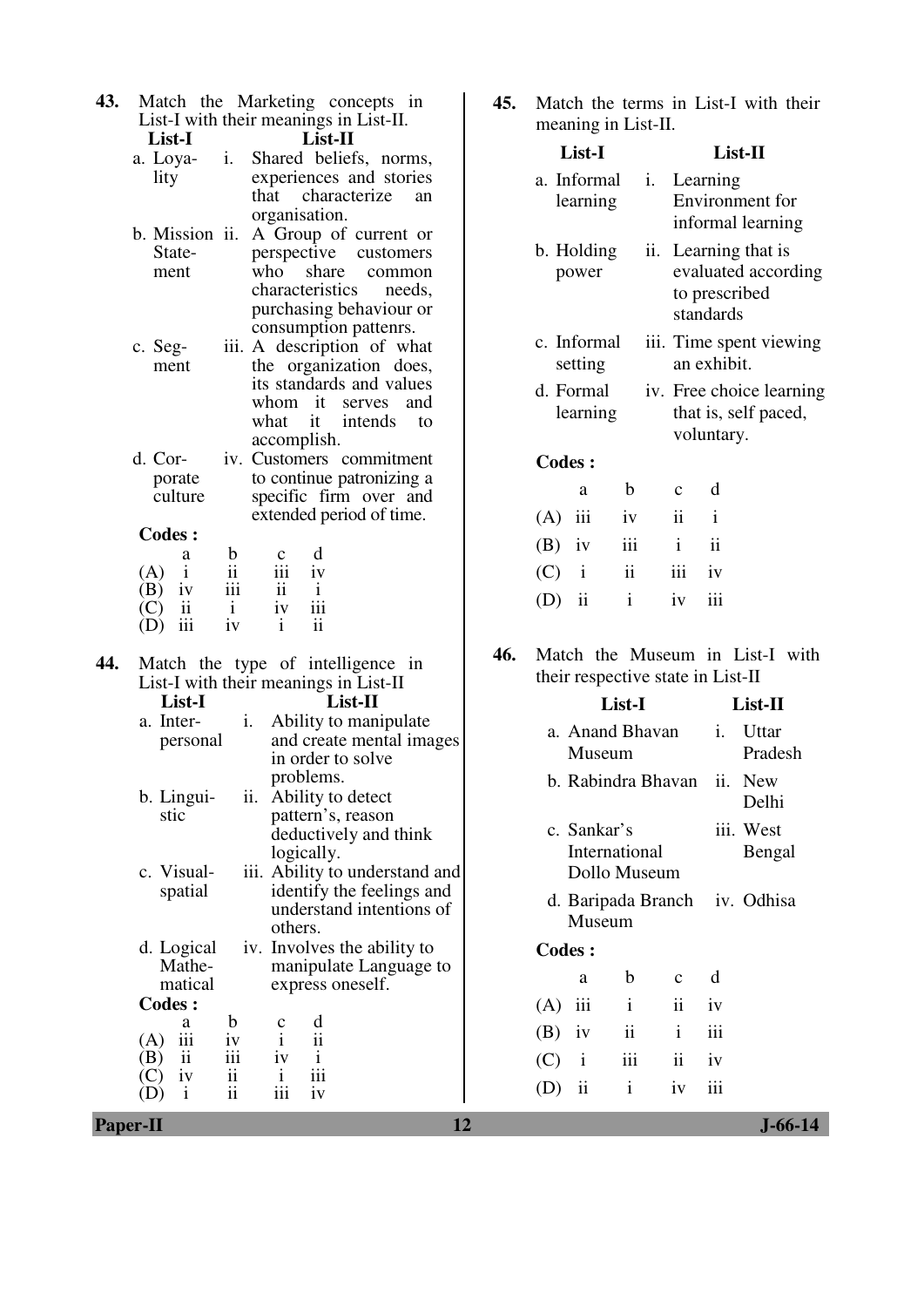| 43.           | सूची – I को सूची – II से सुमेलित कीजिए :                                                                                                         | 45. |                             | सूची – I को सूची – II से सुमेलित कीजिए : |  |  |  |
|---------------|--------------------------------------------------------------------------------------------------------------------------------------------------|-----|-----------------------------|------------------------------------------|--|--|--|
|               | सूची – I<br>सूची – II                                                                                                                            |     | सूची – I                    | सूची – II                                |  |  |  |
|               | (अर्थ)<br>(अवधारणा)                                                                                                                              |     | (पारिभाषिक                  | (अर्थ)                                   |  |  |  |
|               | a. वफादारी i.<br>किसी संगठन के विलक्षण                                                                                                           |     |                             |                                          |  |  |  |
|               | साझे विश्वास, मानक,<br>अनुभव आदि                                                                                                                 |     | शब्द)                       |                                          |  |  |  |
|               | मौजूदा तथा आगामी ग्राहकों<br>b. लक्ष्य<br>ii.                                                                                                    |     |                             | a. अनौपचारिक i. अनौपचारिक अधिगम          |  |  |  |
|               | का वह समूह जो विशिष्टता,<br>कथन                                                                                                                  |     | अधिगम                       | के लिए पर्यावरण                          |  |  |  |
|               | आवश्यकताएँ तथा क्रय                                                                                                                              |     |                             | अधिगम                                    |  |  |  |
|               | व्यवहार, उपभोक्ता पैटर्न में                                                                                                                     |     |                             |                                          |  |  |  |
|               | समान हों ।                                                                                                                                       |     | b. बाँधकर रखने ii.          | अधिगम जिसे निर्धारित                     |  |  |  |
|               | iii. एक संस्था के व्यापार,<br>c. खण्ड                                                                                                            |     | की क्षमता                   | मानकों पर मूल्यांकित                     |  |  |  |
|               | मानक, मूल्य तथा ये किन                                                                                                                           |     |                             | किया जाए                                 |  |  |  |
|               | की सेवा के लिए हैं और                                                                                                                            |     | c. अनौपचारिक                | iii.  किसी प्रदर्श को देखने              |  |  |  |
|               | यह क्या उपलब्धि करना                                                                                                                             |     | परिवेश                      | में बिताया समय                           |  |  |  |
|               | चाहती हैं आदि का वर्णन<br>d. निगमीय<br>iv. ग्राहकों का यह संकल्प कि                                                                              |     |                             |                                          |  |  |  |
|               | संस्कृति<br>वे लम्बे समय तक इससे                                                                                                                 |     | d. औपचारिक                  | iv.  अपनी इच्छा एवं गति                  |  |  |  |
|               | जुड़े रहेंगे ।                                                                                                                                   |     | अधिगम                       | से अधिगम                                 |  |  |  |
|               | कूट :                                                                                                                                            |     | कूट :                       |                                          |  |  |  |
|               | $\begin{tabular}{lllllllllll} & a & b & c & d \\ i & ii & iii & iv \\ iv & iii & ii & i \\ ii & i & iv & iii \\ iii & iv & i & ii \end{tabular}$ |     | $\mathbf b$<br>a            | $\mathbf d$<br>$\mathbf C$               |  |  |  |
|               | (A)<br>(B)                                                                                                                                       |     | iii<br>(A)<br>iv            | ii<br>$\mathbf{i}$                       |  |  |  |
|               | $\left( \mathrm{C} \right)$                                                                                                                      |     |                             | $\mathbf{ii}$                            |  |  |  |
|               | (D)                                                                                                                                              |     | iii<br>(B)<br>iv            | $\mathbf{i}$                             |  |  |  |
| 44.           | सूची – I को सूची – II से सुमेलित कीजिए :                                                                                                         |     | ii<br>(C)<br>$\mathbf{i}$   | $\rm iii$<br>iv                          |  |  |  |
|               | सूची – I<br>सूची – II                                                                                                                            |     | ii<br>(D)<br>$\mathbf{i}$   | iii<br>iv                                |  |  |  |
|               | (अर्थ)<br>(बुद्धि का                                                                                                                             |     |                             |                                          |  |  |  |
|               | प्रकार)                                                                                                                                          | 46. |                             | सूची – I को सूची – II से सुमेलित कीजिए : |  |  |  |
|               | समस्याओं को सुलझाने<br>$\mathbf{i}$ .<br>a. अन्तर-                                                                                               |     |                             | सूची – II<br>सूची – I                    |  |  |  |
|               | के लिए मानसिक बिम्बों<br>वैयक्तिक                                                                                                                |     |                             |                                          |  |  |  |
|               | को बनाने तथा स्रजित                                                                                                                              |     | (संग्रहालय)                 | (राज्य)                                  |  |  |  |
|               | करने की क्षमता                                                                                                                                   |     | a. आनन्द भवन संग्रहालय i.   | उत्तर प्रदेश                             |  |  |  |
|               | प्रति रूप को पहचानने, तर्क<br>b. भाषाई<br>ii.<br>निर्गमता एवं विवेक-पूर्ण                                                                        |     | b.   रवीन्द्र भवन           | ii. नई दिल्ली                            |  |  |  |
|               | विचार की क्षमता                                                                                                                                  |     | c.   शंकर'स अन्तर्राष्ट्रीय | iii. पश्चिमी                             |  |  |  |
|               | iii. दूसरों की भावनाओं को<br>c. दृश्य-स्थान                                                                                                      |     | गुडिया संग्रहालय            | बंगाल                                    |  |  |  |
|               | पहचानना, समझना और                                                                                                                                |     |                             |                                          |  |  |  |
|               | उनके इरादों को समझना                                                                                                                             |     | d. बारीपदा ब्रांच संग्रहालय | iv. उड़ीसा                               |  |  |  |
|               | d. तार्किक एवं iv. आत्म अभिव्यक्ति के लिए                                                                                                        |     | कूट :                       |                                          |  |  |  |
|               | गणितीय<br>भाषाई निर्माण की योग्यता                                                                                                               |     | $\mathbf b$<br>a            | d<br>$\mathbf{C}$                        |  |  |  |
|               | कूट :                                                                                                                                            |     | iii<br>$\mathbf{i}$<br>(A)  | ii<br>iv                                 |  |  |  |
|               | $\frac{d}{ii}$<br>$\frac{b}{iv}$<br>$\frac{c}{i}$<br>$\mathbf{a}$                                                                                |     | $\mathbf{ii}$               | iii<br>$\mathbf{i}$                      |  |  |  |
|               | $\begin{pmatrix} A \\ B \end{pmatrix}$<br>iii<br>$\overline{\text{iii}}$<br>$\mathbf{ii}$                                                        |     | (B)<br>iv                   |                                          |  |  |  |
|               | $\overline{\frac{i}{\text{iii}}}$<br>$\frac{iv}{i}$<br>(C)<br>(D)<br>ii<br>iv                                                                    |     | (C)<br>$\mathbf{i}$<br>iii  | $\mathbf{ii}$<br>iv                      |  |  |  |
|               | ii<br>iii<br>$\mathbf{i}$<br>iv                                                                                                                  |     | ii<br>(D)<br>$\mathbf{i}$   | iii<br>iv                                |  |  |  |
| $J - 66 - 14$ | 13                                                                                                                                               |     |                             | <b>Paper-II</b>                          |  |  |  |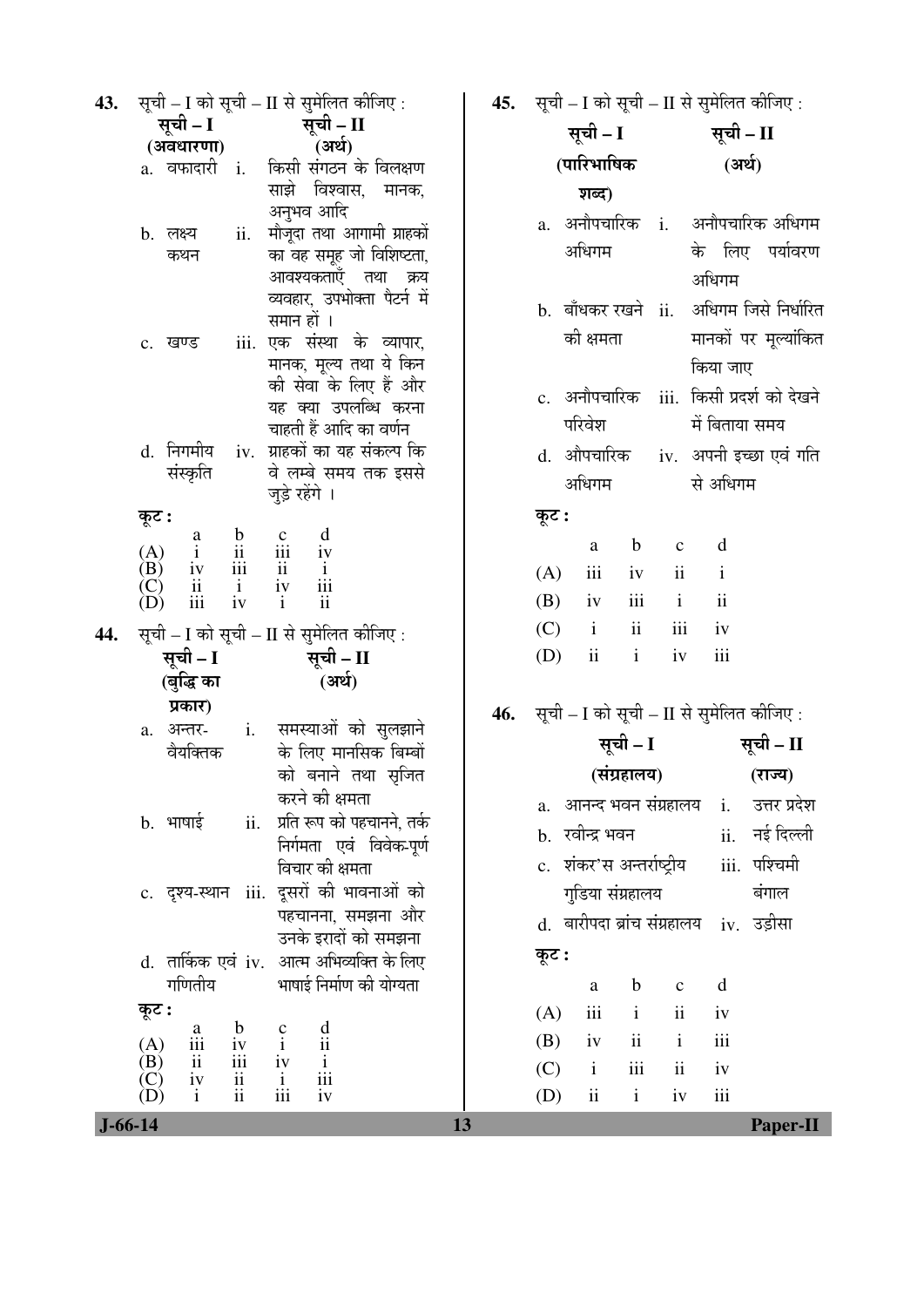| 47. | Match the Acts in items List-I with<br>items List-II.                                              | 49. | Match the instruments in List-I with<br>their use in List-II.                                           |  |  |  |  |
|-----|----------------------------------------------------------------------------------------------------|-----|---------------------------------------------------------------------------------------------------------|--|--|--|--|
|     | List-I<br>List-II                                                                                  |     | List-I<br>List-II                                                                                       |  |  |  |  |
|     | a. The Indian Treasure<br>1872<br>$i$ .<br><b>Trove Act</b>                                        |     | a. Electrolytic<br>Preparation of<br>i.<br>dry<br>plant<br>apparatus<br>specimen                        |  |  |  |  |
|     | b. The Antiquities and Art<br>ii. 1972<br><b>Treasures Act</b>                                     |     | ii. Sterilization<br>b. Thermostatic<br>press                                                           |  |  |  |  |
|     | c. The Ancient<br>iii. 1958<br>Monuments and<br>Archaeological sites Act                           |     | c. Autoclave<br>iii. To<br>check<br>addition<br>and<br>alternations in                                  |  |  |  |  |
|     | d. The Wildlife Protection<br>iv. 1972<br>Act                                                      |     | paintings                                                                                               |  |  |  |  |
|     | <b>Codes:</b>                                                                                      |     | iv. Treatment of<br>d. UV lamp<br>metal objects                                                         |  |  |  |  |
|     | $\mathbf b$<br>d<br>$\mathbf{C}$<br>a                                                              |     | <b>Codes:</b>                                                                                           |  |  |  |  |
|     | (A)<br>iii<br>$\mathbf{i}$<br>$\overline{\mathbf{u}}$<br>iv                                        |     | $\mathbf b$<br>d<br>$\mathbf{C}$<br>a                                                                   |  |  |  |  |
|     | $\ddot{\rm n}$<br>(B)<br>$\mathbf{i}$<br>iii<br>iv                                                 |     | $\mathbf{i}$<br>iii<br>$\ddot{\mathbf{i}}$<br>$(A)$ iv                                                  |  |  |  |  |
|     | iii<br>$\mathbf{i}$<br>(C)<br>$\overline{\mathbf{u}}$<br>iv                                        |     | $\mathbf{i}$<br>$\ddot{\textbf{i}}$<br>$(B)$ iv<br>$\overline{111}$                                     |  |  |  |  |
|     | ii<br>$\mathbf{i}$<br>iii<br>$(D)$ iv                                                              |     | iii<br>$\mathbf{ii}$<br>$(C)$ iv<br>$\mathbf{i}$<br>iii<br>$\ddot{\rm ii}$<br>$\mathbf{i}$<br>(D)<br>iv |  |  |  |  |
| 48. | Match the conservation terms in<br>List-I with their meaning in List-II.<br>List-I<br>List-II      | 50. | Match the items in List-I with items<br>in List-II.<br>List-I<br>List-II                                |  |  |  |  |
|     | Existing<br>a. Ground<br>i.<br>condition<br>that<br>causes<br>deterioration<br>of<br>the painting. |     | a. Cockling<br>Separating<br>i.<br>and<br>lifting<br>of<br>the<br>paint and ground<br>layer.            |  |  |  |  |
|     | ii. Bend<br>b. Inherent<br>vice                                                                    |     | b. Cleavage<br>ii. A<br>depression<br>made<br>by<br>pressure.                                           |  |  |  |  |
|     | c. Fold<br>iii. Coating used to<br>prepare canvas                                                  |     | c. Dent<br>iii. Disruption<br>causing ripples.                                                          |  |  |  |  |
|     | iv. Deposition of dirt<br>d. Soiling                                                               |     | iv. A broad wrinkle<br>d. Buckling                                                                      |  |  |  |  |
|     | <b>Codes:</b>                                                                                      |     | <b>Codes:</b>                                                                                           |  |  |  |  |
|     | d<br>$\mathbf b$<br>$\mathbf{C}$<br>a<br>iii<br>$\mathbf{i}$<br>$\overline{\mathbf{1}}$            |     | $\mathbf b$<br>d<br>$\rm{a}$<br>$\mathbf c$                                                             |  |  |  |  |
|     | (A)<br>iv<br>$\rm ii$<br>iii<br>$\mathbf{i}$<br>(B)<br>iv                                          |     | iii<br>$\mathbf{i}$<br>(A)<br>iv<br>$\mathbf{ii}$<br>$\ddot{\rm ii}$                                    |  |  |  |  |
|     | iii<br>(C)<br>$\mathbf{ii}$<br>iv<br>$\mathbf{i}$                                                  |     | $\rm i$<br>iii<br>(B)<br>iv<br>iii<br>$\ddot{\mathbf{i}}$<br>$\mathbf{i}$<br>(C)<br>iv                  |  |  |  |  |
|     | $\rm i$<br>$\ddot{\mathbf{i}}$<br>iii<br>iv<br>(D)                                                 |     | $\mathbf{ii}$<br>iii<br>$\mathbf{i}$<br>(D)<br>iv                                                       |  |  |  |  |
|     |                                                                                                    |     |                                                                                                         |  |  |  |  |
|     | 14<br>$J - 66 - 14$<br><b>Paper-II</b>                                                             |     |                                                                                                         |  |  |  |  |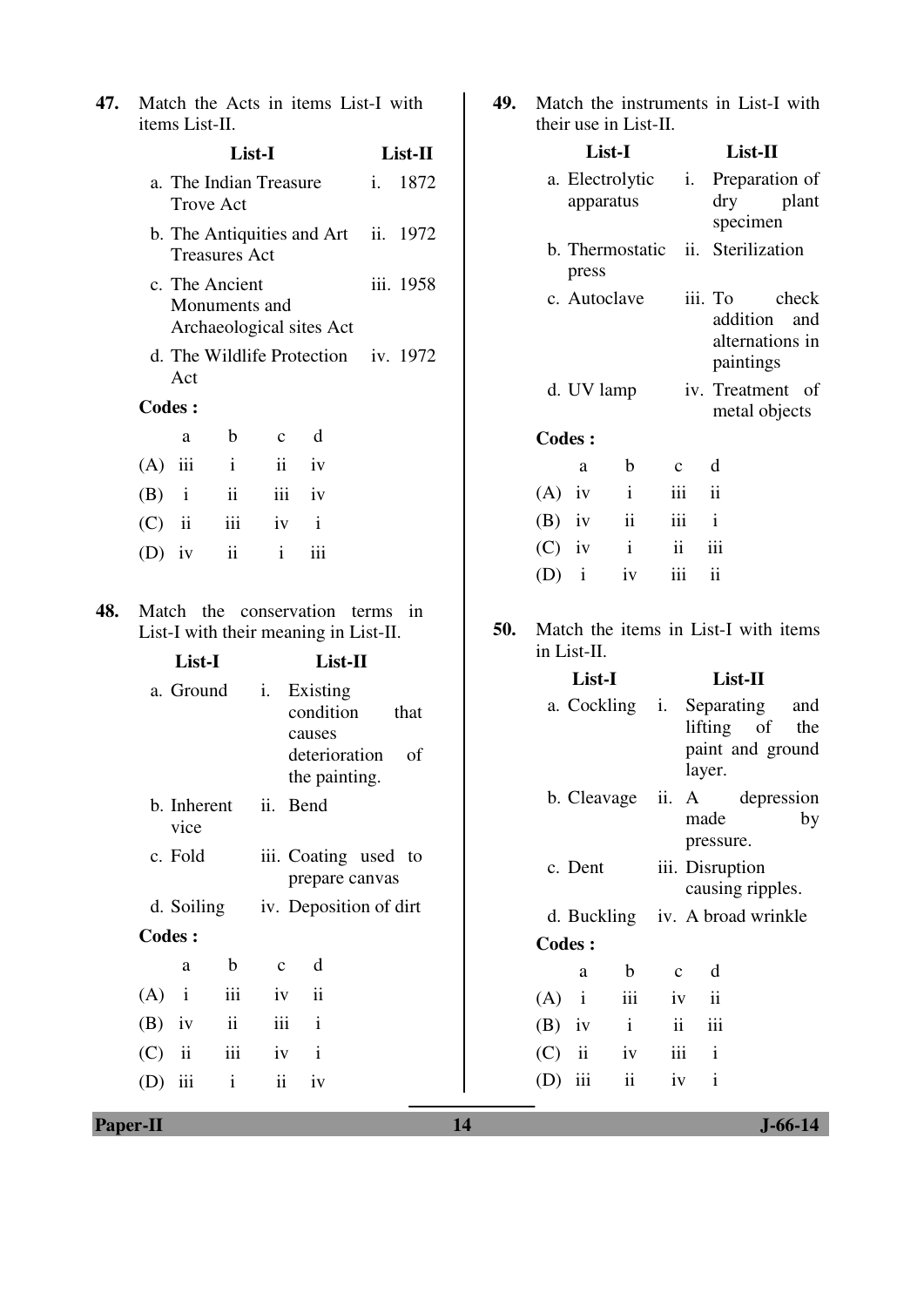| 47. | सूची - I को सूची - II से सुमेलित कीजिए:                                                 |     | <b>49.</b> सूची – I को सूची – II से सुमेलित कीजिए : |              |                    |                          |                                                                      |
|-----|-----------------------------------------------------------------------------------------|-----|-----------------------------------------------------|--------------|--------------------|--------------------------|----------------------------------------------------------------------|
|     | सूची – I<br>सूची – II                                                                   |     |                                                     |              | सूची – I सूची – II |                          |                                                                      |
|     | (अधिनियम)<br>(वर्ष)                                                                     |     | (उपकरण)                                             |              |                    | (प्रयोग)                 |                                                                      |
|     | a. द् इंडियन ट्रेज़र ट्रोव       i.<br>1872<br>एक्ट                                     |     | उपकरण                                               |              |                    | की तैयारी                | a. इलैक्ट्रोलेटिक i. सूखे पौधे के नमूने                              |
|     | b. द् एंटिक्यूटीज़ एण्ड आर्ट ii. 1972<br>ट्रेज़रस एक्ट                                  |     | b. थर्मोस्टेटिक ii. जीवाणु रहित करना<br>प्रेस       |              |                    |                          |                                                                      |
|     | c. दू एन्शिएंट मानूमेंट एण्ड iii. 1958<br>आर्किओलिजीकल<br>साइटस एक्ट                    |     |                                                     |              |                    | जोडने<br>बदलाव को रोकना  | c. ऑटोक्लेव iii. चित्र में कोई चीज़<br>अथवा                          |
|     | d. $\xi$ वाइल्ड लाइफ iv. 1972<br>प्रोटेक्शन एक्ट                                        |     | लैम्प                                               |              |                    | उपचार                    | d. पैरा-बैंगनी <i>iv.</i> धातु की वस्तुओं का                         |
|     | कूट :                                                                                   |     | कूट :                                               |              |                    |                          |                                                                      |
|     | d<br>$\mathbf b$<br>$\mathbf c$<br>a                                                    |     | a                                                   | $\mathbf b$  | $\mathbf c$        | d                        |                                                                      |
|     | iii<br>$\overline{\mathbf{u}}$<br>(A)<br>$\mathbf{i}$<br>iv                             |     | (A)<br>iv                                           | $\mathbf{i}$ | iii                | $\overline{\textbf{ii}}$ |                                                                      |
|     | iii<br>(B)<br>$\ddot{\mathbf{i}}$<br>$\mathbf{i}$<br>iv                                 |     | (B)<br>iv                                           | $\rm ii$     | iii                | $\mathbf{i}$             |                                                                      |
|     | iii<br>(C)<br>ii<br>$\mathbf{i}$<br>iv                                                  |     | (C)<br>iv                                           | $\mathbf{i}$ | $\ddot{\rm{11}}$   | iii                      |                                                                      |
|     | iii<br>(D)<br>$\mathbf{ii}$<br>$\mathbf{i}$<br>iv                                       |     | $\mathbf{i}$<br>(D)                                 | iv           | $\rm iii$          | $\mathbf{ii}$            |                                                                      |
| 48. | सूची – I को सूची – II से सुमेलित कीजिए :<br>सूची – I<br>सूची – II<br>(संरक्षण<br>(अर्थ) | 50. | सूची - I को सूची - II से सुमेलित कीजिए:             |              |                    | सूची – I सूची – II       |                                                                      |
|     | सम्बन्धी शब्द)<br>मौजूदा अवस्था जो<br>i.<br>a. आधार                                     |     |                                                     |              |                    | अलग                      | a. कोकलिंग   i.   चित्र की आधार तह<br>एवं रंग की तह का<br>होकर<br>हट |
|     | चित्र की खराबी का<br>कारण है ।<br>b. आन्तरिक<br>ii. मुड़ना                              |     | b. क्लीवेज                                          |              |                    | जाना<br>गड्डा            | ii. दबाव के कारण हुआ                                                 |
|     | विकार<br>iii.  कैनवस की तैयारी के<br>c. तह लगाना                                        |     | c. डेंट                                             |              |                    | लहरीकरण                  | iii. किसी भंग के कारण                                                |
|     | लिए प्रयुक्त कोटिंग<br>d. गंदा होना<br>iv. धूल का इकट्ठा होना                           |     | d. बकलिंग<br>कूट :                                  |              |                    | iv. एक चौड़ी झुर्री      |                                                                      |
|     | कूट :                                                                                   |     | $\mathbf{a}$                                        | $\mathbf b$  | $\mathbf{C}$       | $\mathbf d$              |                                                                      |
|     | d<br>$\mathbf b$<br>$\rm{a}$<br>$\mathbf C$                                             |     | (A)<br>$\mathbf{i}$                                 | iii          | iv                 | $\overline{\mathbf{u}}$  |                                                                      |
|     | iii<br>$\ddot{\mathbf{i}}$<br>(A)<br>$\mathbf{i}$<br>iv                                 |     | (B)<br>iv                                           | $\mathbf{i}$ | $\mathbf{ii}$      | iii                      |                                                                      |
|     | ii<br>iii<br>(B)<br>$\mathbf{i}$<br>iv                                                  |     | (C)<br>$\mathbf{ii}$                                | iv           | iii                | $\mathbf{i}$             |                                                                      |
|     | iii<br>$\mathbf{ii}$<br>(C)<br>$\mathbf{i}$<br>iv                                       |     | iii<br>(D)                                          | $\rm ii$     | iv                 | $\mathbf{i}$             |                                                                      |
|     | iii<br>(D)<br>$\mathbf{i}$<br>$\ddot{\rm n}$<br>iv                                      |     |                                                     |              |                    |                          |                                                                      |

 $J - 66 - 14$ 

 $\overline{15}$ 

Paper-II